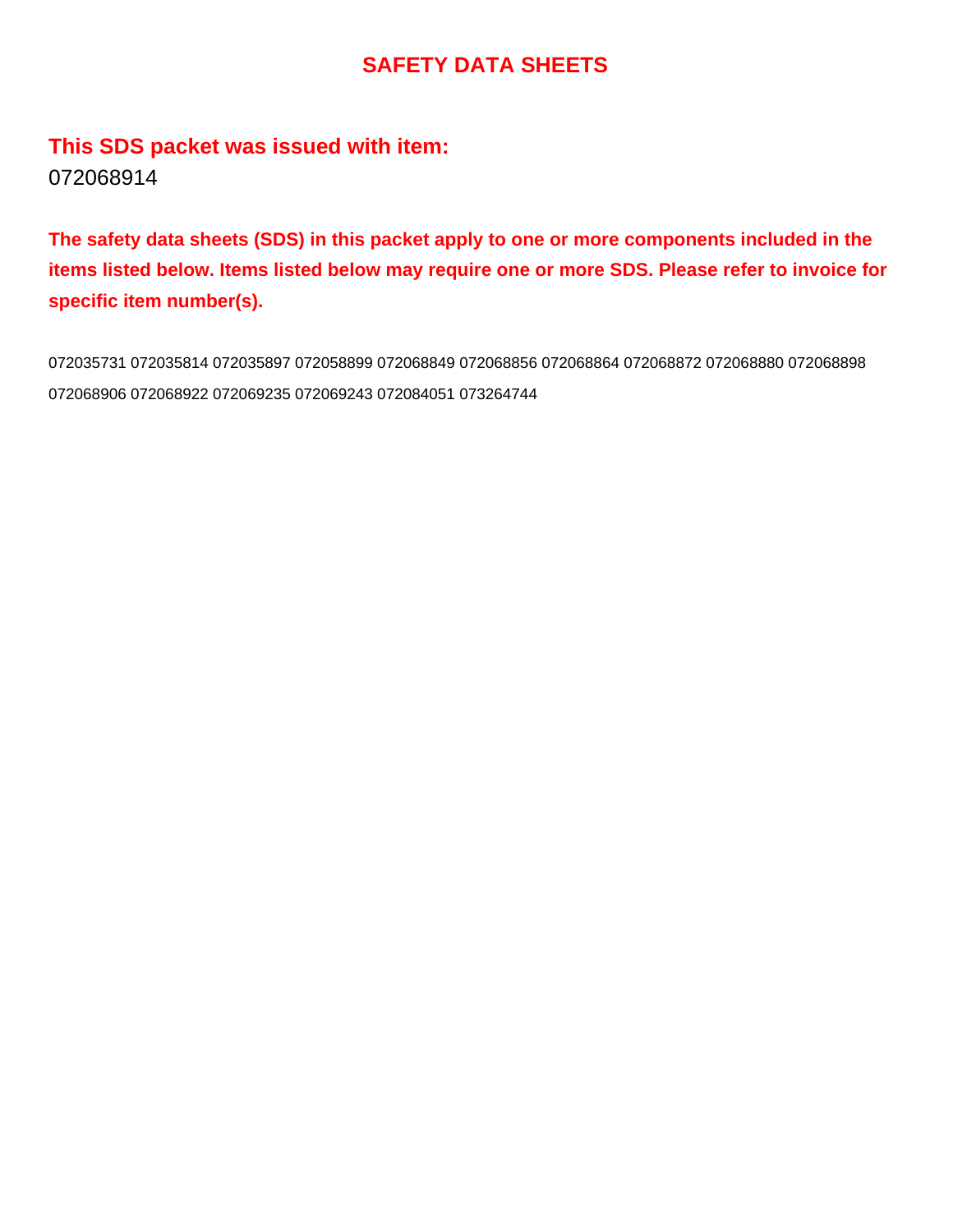

Printing date 04/20/2015 Version US-EN-Rev 1 Reviewed on 04/16/2015

- **Product identifier**
- **Trade name:** NATURE-CRYL MC (Liquid)

 **Relevant identified uses of the substance or mixture and uses advised against** Dental material

The product is intended for professional use.

To avoid risks for humans and environment obtain instructions.

- **Application of the substance / the mixture** Manufacture of dental prothesis
- **Details of the supplier of the safety data sheet**
- **Manufacturer/Supplier:**

GC America Inc. 3737 W. 127th Street Alsip, IL 60803 USA

sds@gcamerica.com

**Information department:** Regulatory Affairs

**Emergency telephone number:**

During normal opening times (Mon.-Fri. 8:00 AM-5:00 PM CST): +1 (708) 597-0900 Transportation (CHEMTREC®) Emergency Telephone No. +1 (800) 424-9300

#### **2 Hazard(s) identification**

#### **Classification of the substance or mixture**

Flam. Liq. 2 H225 Highly flammable liquid and vapor.

- Resp. Sens. 1 H334 May cause allergy or asthma symptoms or breathing difficulties if inhaled.
- Acute Tox. 4 H302 Harmful if swallowed.
- Acute Tox. 4 H312 Harmful in contact with skin.
- Acute Tox. 4 H332 Harmful if inhaled.
- Skin Irrit. 2 H315 Causes skin irritation.
- Skin Sens. 1 H317 May cause an allergic skin reaction.
- STOT SE 3 H335 May cause respiratory irritation.

Eye Irrit. 2B H320 Causes eye irritation.

#### **Additional information:**

The information provided is in regards to the toxicity and hazard rating(s) of the individual component(s) in the formulation. The associated risk(s) depends on the route(s) of exposure. The hazard rating system is based entirely on the existence of the risk(s) and does not take into account the likelihood of reduced risk(s) through proper usage and handling.

#### **Label elements**

**GHS label elements**

The product is classified and labeled according to the Globally Harmonized System (GHS).

(Contd. on page 2)  $-11S$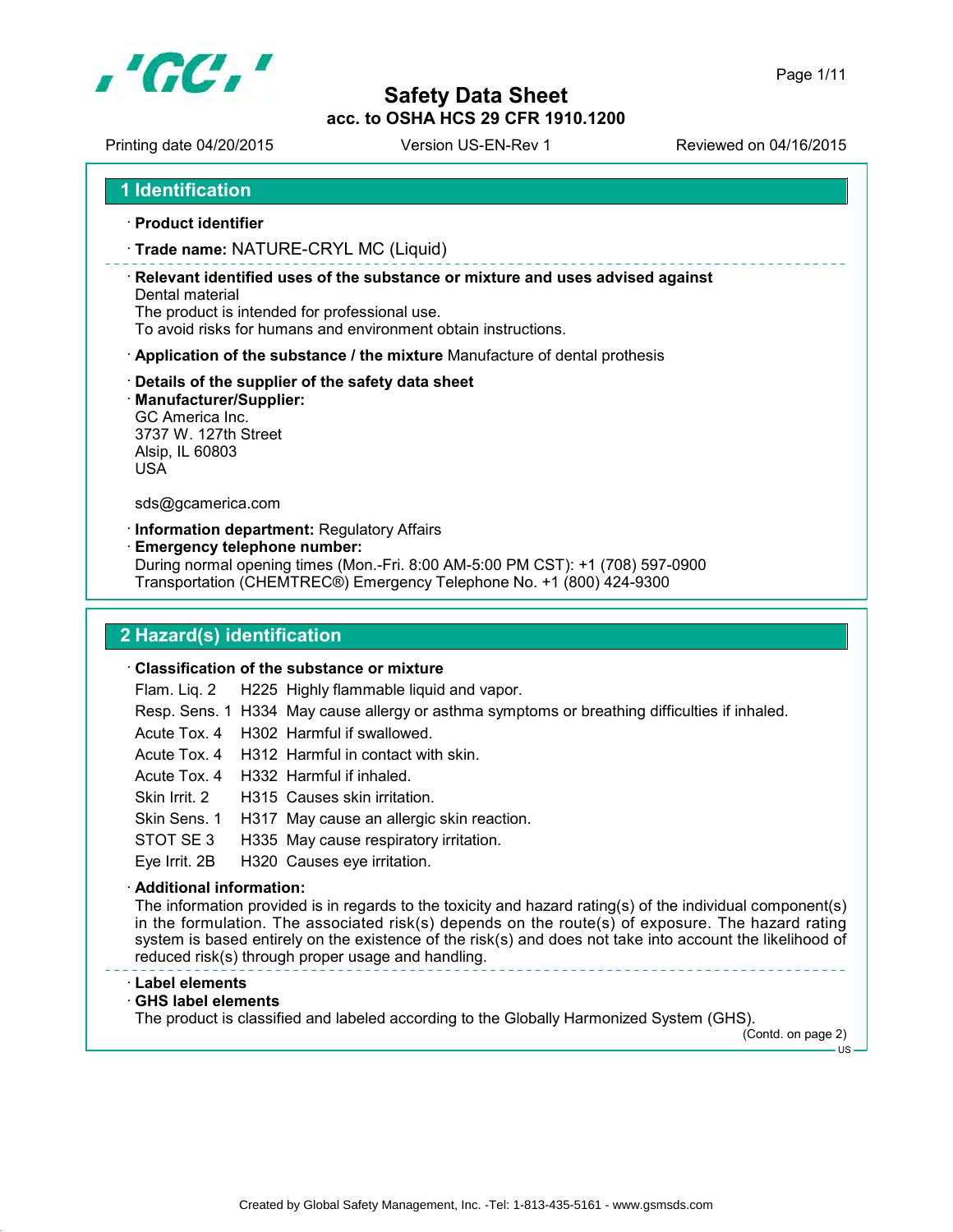US

#### **Safety Data Sheet acc. to OSHA HCS 29 CFR 1910.1200**

Printing date 04/20/2015 Version US-EN-Rev 1 Reviewed on 04/16/2015

**Trade name:** NATURE-CRYL MC (Liquid)

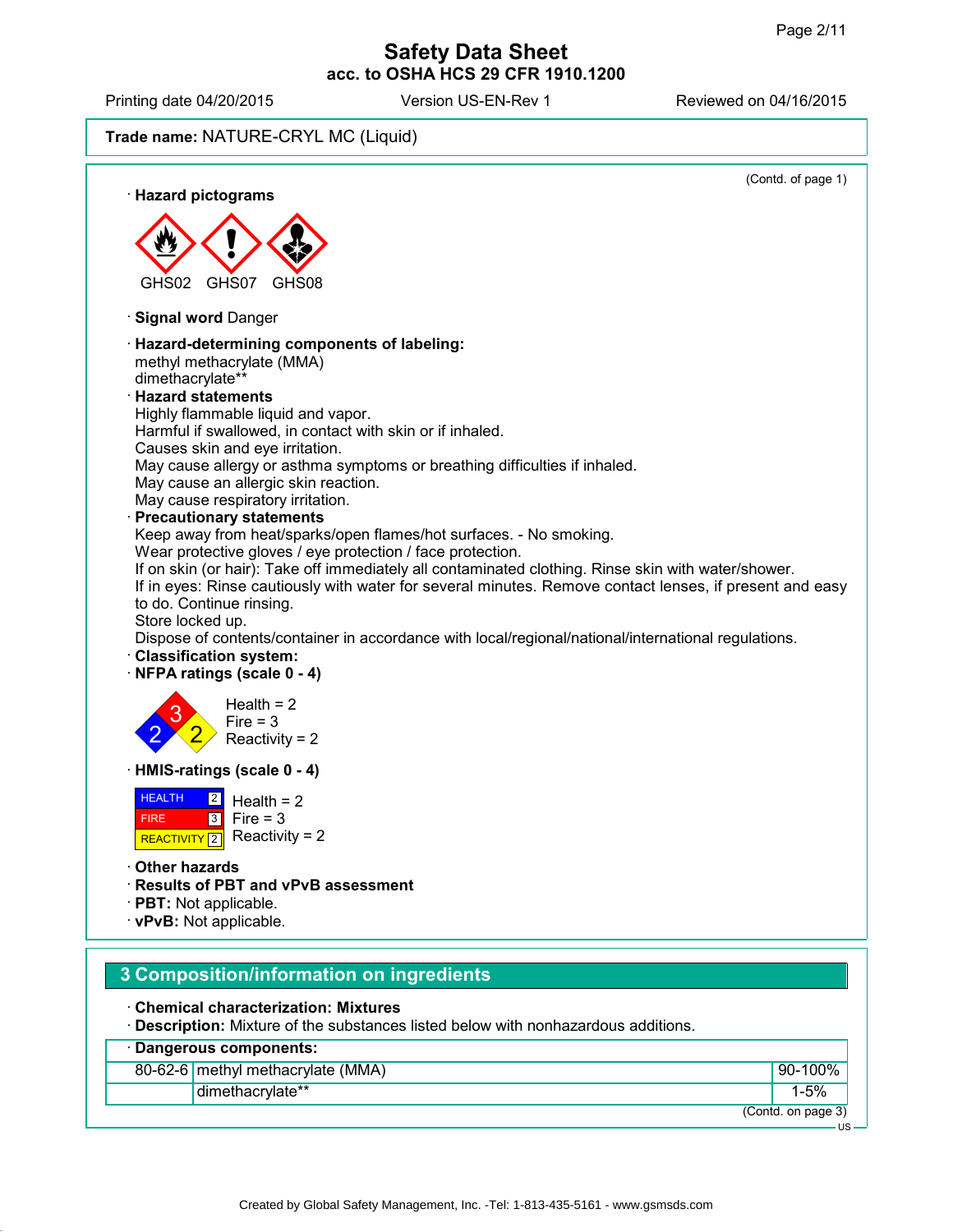(Contd. of page 2)

#### **Safety Data Sheet acc. to OSHA HCS 29 CFR 1910.1200**

Printing date 04/20/2015 Version US-EN-Rev 1 Reviewed on 04/16/2015

#### **Trade name:** NATURE-CRYL MC (Liquid)

activator\*\*  $|\!-\!0.5\% \!|$ 

#### **Additional information:**

If a substance is marked with \*\*, then substance is a trade secret. This is allowed under OSHA's Hazard Communication Standard (HCS) as a trade secret and under GHS as Confidential Business Information (CBI).

#### **4 First-aid measures**

#### **Description of first aid measures**

#### **General information:**

Immediately remove any clothing soiled by the product. If symptoms persist consult doctor. **After inhalation:** Supply fresh air or oxygen; call for doctor.

In case of unconsciousness place patient stably in side position for transportation.

Do not use mouth to mouth or mouth to nose resuscitation.

#### **After skin contact:** Immediately wash with water and soap and rinse thoroughly. Seek medical treatment.

 **After eye contact:** Protect unharmed eye.

Rinse opened eye for several minutes under running water. Then consult a doctor.

- **After swallowing:** Do not induce vomiting; immediately call for medical help. Rinse out mouth and then drink plenty of water.
- **Information for doctor:**
- **Most important symptoms and effects, both acute and delayed** Allergic reactions

**Indication of any immediate medical attention and special treatment needed**

No further relevant information available.

#### **5 Fire-fighting measures**

- **Extinguishing media**
- **Suitable extinguishing agents:** CO2, sand, extinguishing powder. Do not use water.
- **For safety reasons unsuitable extinguishing agents:** Water
- **Special hazards arising from the substance or mixture** In case of fire, the following can be released: Carbon monoxide and carbon dioxide
- **Advice for firefighters**
- **Protective equipment:** Wear self-contained respiratory protective device.
- **Additional information** Dispose of fire debris and contaminated fire fighting water in accordance with official regulations.

#### **6 Accidental release measures**

**Personal precautions, protective equipment and emergency procedures**

Remove persons from danger area. Keep away from ignition sources Avoid contact with the eyes and skin. Wear protective clothing.

(Contd. on page 4)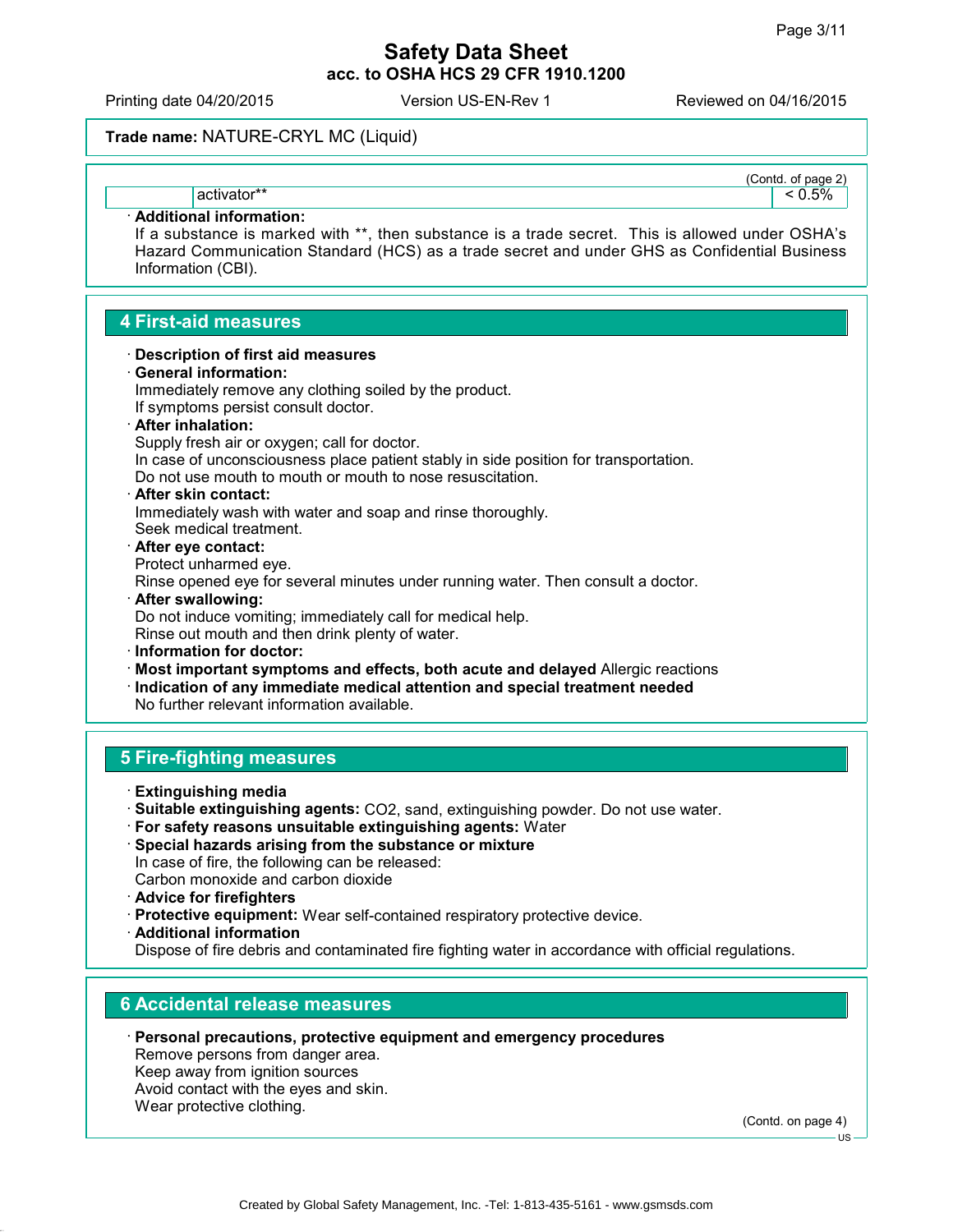Printing date 04/20/2015 Version US-EN-Rev 1 Reviewed on 04/16/2015

#### **Trade name:** NATURE-CRYL MC (Liquid)

(Contd. of page 3) **Environmental precautions:** Do not allow product to reach sewage system or any water course. Do not allow to penetrate the ground/soil. **Methods and material for containment and cleaning up:** Ensure adequate ventilation. Absorb liquid components with liquid-binding material. Dispose of the collected material according to regulations. **Reference to other sections** See Section 7 for information on safe handling. See Section 8 for information on personal protection equipment. See Section 13 for disposal information. **7 Handling and storage Handling: Precautions for safe handling** Observe instructions for use. Ensure good ventilation/exhaustion at the workplace. Do not inhale dust / smoke / mist. Prevent formation of aerosols. Avoid contact with the eyes and skin. **Information about protection against explosions and fires:** Keep ignition sources away - Do not smoke. Protect against electrostatic charges. Do not spray on a naked flame or any incandescent material. **Storage: Requirements to be met by storerooms and receptacles:** Store in a cool location. Store only in unopened original receptacles. **Information about storage in one common storage facility:** Store away from foodstuffs. **Further information about storage conditions:** Observe instructions for use / storage. Keep receptacle tightly sealed. Store in cool, dry conditions in well sealed receptacles. Protect from heat and direct sunlight. Store in a cool place. **Specific end use(s)** No further relevant information available. **8 Exposure controls/personal protection Additional information about design of technical systems:** No further data; see item 7. **Control parameters Components with limit values that require monitoring at the workplace: 80-62-6 methyl methacrylate (MMA)**

- PEL Long-term value: 410 mg/m<sup>3</sup>, 100 ppm
- REL Long-term value: 410 mg/m<sup>3</sup>, 100 ppm
- TLV Short-term value:  $410 \text{ ma/m}^3$ , 100 ppm Long-term value: 205 mg/m<sup>3</sup>, 50 ppm
	- (SEN) NIC-DSEN

(Contd. on page 5)

US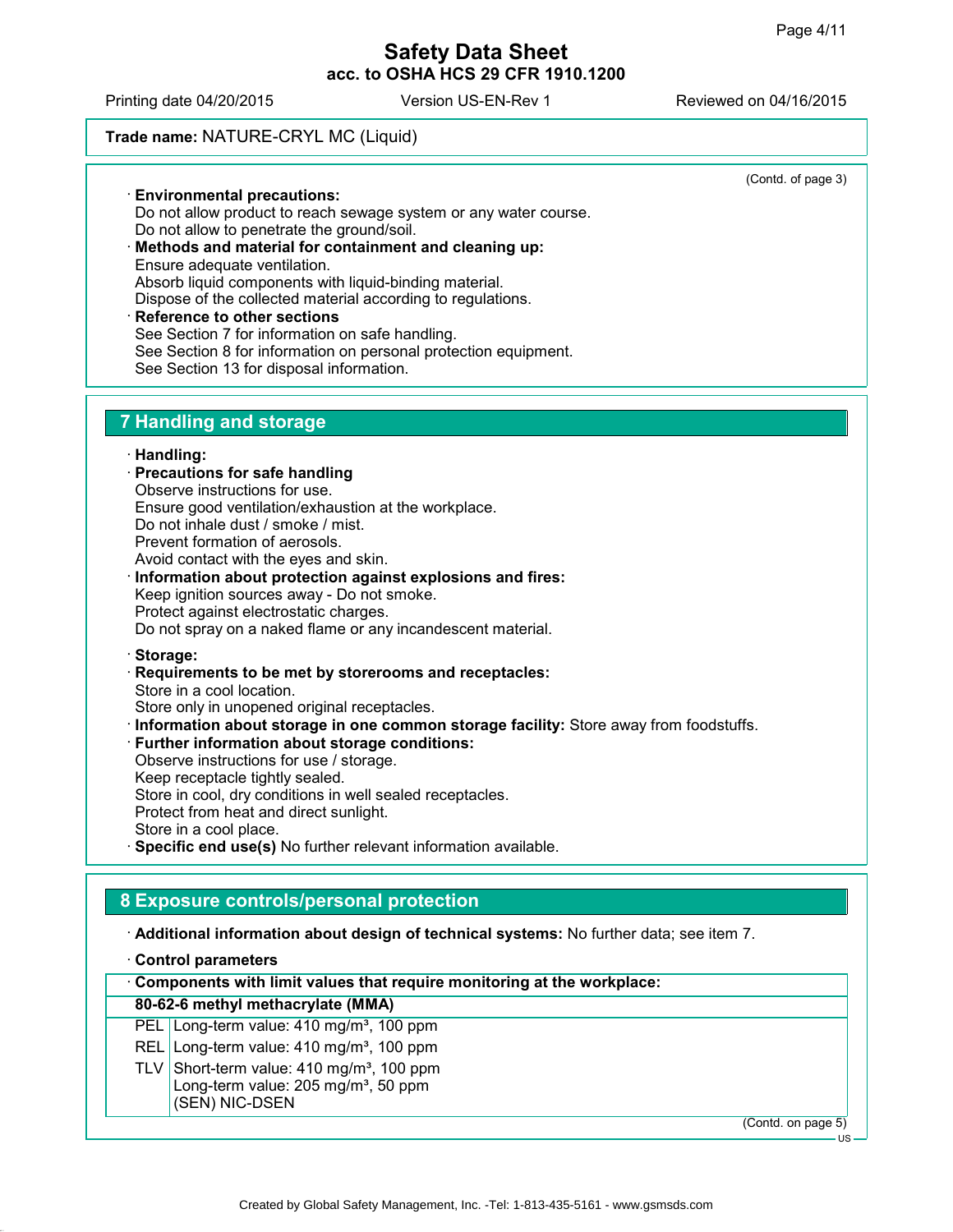US

#### **Safety Data Sheet acc. to OSHA HCS 29 CFR 1910.1200**

Printing date 04/20/2015 Version US-EN-Rev 1 Reviewed on 04/16/2015

#### **Trade name:** NATURE-CRYL MC (Liquid)

| Additional information: The lists that were valid during the creation were used as basis.               |
|---------------------------------------------------------------------------------------------------------|
| <b>Exposure controls</b>                                                                                |
| · Personal protective equipment:                                                                        |
| <b>General protective and hygienic measures:</b>                                                        |
| The usual precautionary measures for handling chemicals should be followed.                             |
| Avoid contact with the eyes and skin.                                                                   |
| Wash hands before breaks and at the end of work.                                                        |
| Keep away from foodstuffs, beverages and feed.                                                          |
| Immediately remove all soiled and contaminated clothing.                                                |
| <b>Breathing equipment:</b> Suitable respiratory protective device recommended.                         |
| <b>Protection of hands: Protective gloves</b>                                                           |
| <b>Material of gloves</b>                                                                               |
| The selection of the suitable gloves does not only depend on the material, but also on further marks of |
| quality and varies from manufacturer to manufacturer. As the product is a preparation of several        |
| substances, the resistance of the glove material can not be calculated in advance and has therefore to  |
| be checked prior to the application.                                                                    |
| Penetration time of glove material                                                                      |
| The exact break through time has to be found out by the manufacturer of the protective gloves and has   |
| to be observed.                                                                                         |
| Eye protection: Safety glasses                                                                          |
|                                                                                                         |

| J I HYSICAI ANU CHENNCAI PLOPERIES                                                                   |                                                                                                                                   |  |  |
|------------------------------------------------------------------------------------------------------|-----------------------------------------------------------------------------------------------------------------------------------|--|--|
| Information on basic physical and chemical properties<br><b>General Information</b><br>· Appearance: |                                                                                                                                   |  |  |
| Form:                                                                                                | Liquid                                                                                                                            |  |  |
| Color:                                                                                               | Colorless                                                                                                                         |  |  |
| · Odor:                                                                                              | Methacrylic                                                                                                                       |  |  |
| · Odor threshold:                                                                                    | Not determined.                                                                                                                   |  |  |
| · pH-value:                                                                                          | Not determined.                                                                                                                   |  |  |
| Change in condition                                                                                  |                                                                                                                                   |  |  |
| <b>Melting point/Melting range:</b>                                                                  | Undetermined.                                                                                                                     |  |  |
| <b>Boiling point/Boiling range:</b>                                                                  | 99 °C (210 °F)                                                                                                                    |  |  |
| · Flash point:                                                                                       | 12 °C (54 °F)                                                                                                                     |  |  |
| · Flammability (solid, gaseous):                                                                     | Not applicable.                                                                                                                   |  |  |
| · Ignition temperature:                                                                              | Undetermined.                                                                                                                     |  |  |
| <b>Decomposition temperature:</b>                                                                    | Not determined.                                                                                                                   |  |  |
| · Auto igniting:                                                                                     | Product is not selfigniting.                                                                                                      |  |  |
| Danger of explosion:                                                                                 | Heating may cause an explosion.<br>Product is not explosive. However, formation of explosive air/<br>vapor mixtures are possible. |  |  |
| <b>Explosion limits:</b>                                                                             |                                                                                                                                   |  |  |
| Lower:                                                                                               | 2.1 Vol %                                                                                                                         |  |  |
| Upper:                                                                                               | 12.5 Vol %                                                                                                                        |  |  |
|                                                                                                      | (Contd. on page 6)                                                                                                                |  |  |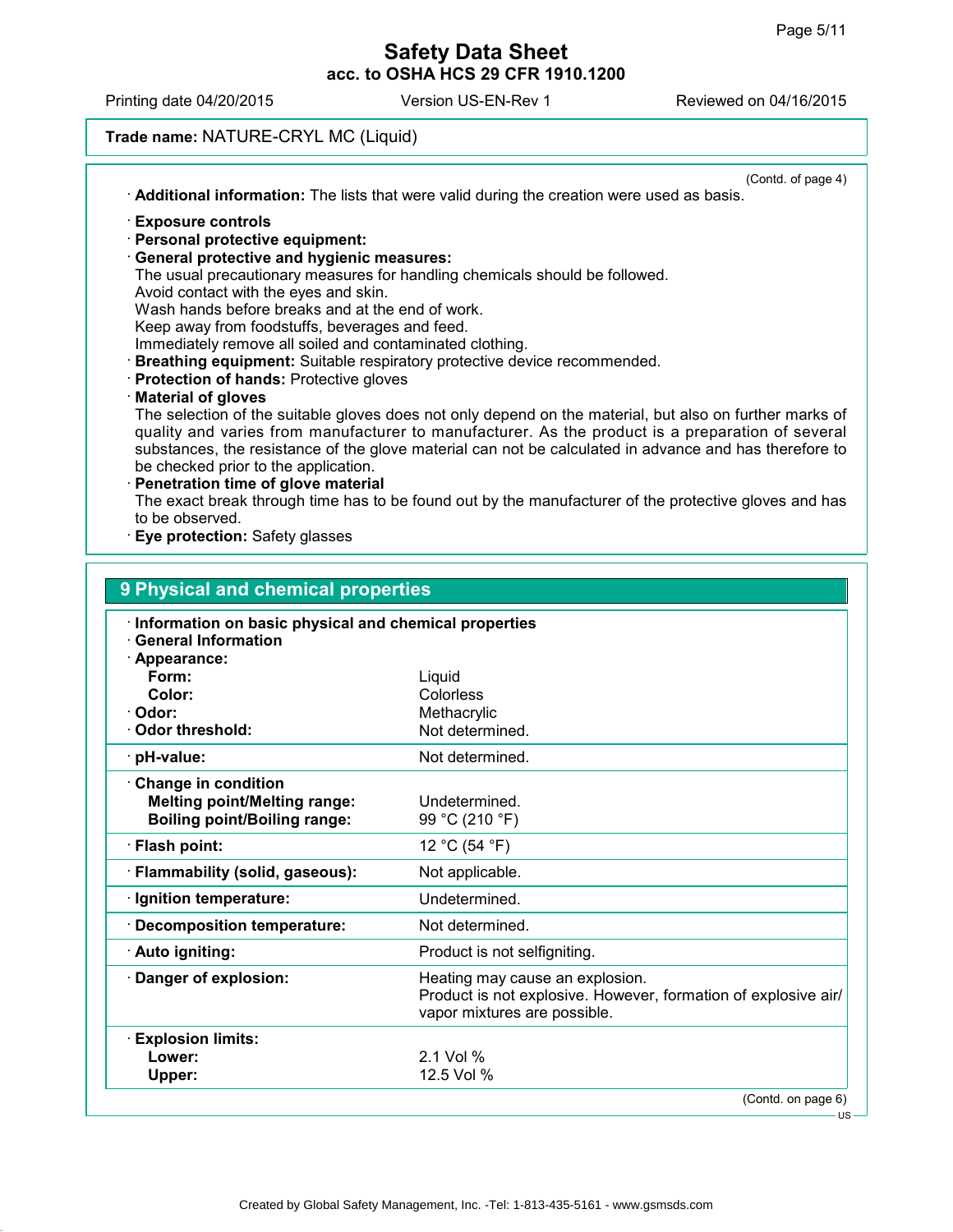Printing date 04/20/2015 Version US-EN-Rev 1 Reviewed on 04/16/2015

**Trade name:** NATURE-CRYL MC (Liquid)

|                                                            |                                            | (Contd. of page 5) |
|------------------------------------------------------------|--------------------------------------------|--------------------|
| · Vapor pressure:                                          | Not determined.                            |                    |
| $\cdot$ Density at 20 °C (68 °F):                          | $0.9$ g/cm <sup>3</sup> (7.511 lbs/gal)    |                    |
| · Relative density                                         | Not determined.                            |                    |
| · Vapour density                                           | Not determined.                            |                    |
| <b>Evaporation rate</b>                                    | Not determined.                            |                    |
| · Solubility in / Miscibility with                         |                                            |                    |
| Water:                                                     | Insoluble.                                 |                    |
| · Partition coefficient (n-octanol/water): Not determined. |                                            |                    |
| · Viscosity:                                               |                                            |                    |
| Dynamic:                                                   | Not determined.                            |                    |
| Kinematic:                                                 | Not determined.                            |                    |
| · Solvent content:                                         |                                            |                    |
| <b>Organic solvents:</b>                                   | $0.0 \%$                                   |                    |
| <b>VOC content:</b>                                        | 5.0%                                       |                    |
| <b>⋅ Other information</b>                                 | No further relevant information available. |                    |

#### **10 Stability and reactivity**

**Reactivity** Danger of polymerization.

- **Chemical stability** Stable at ambient temperature.
- **Thermal decomposition / conditions to be avoided:** No decomposition if used according to specifications.
- **Possibility of hazardous reactions** Spontaneous polymerization can be caused in unstabilized product e.g. by ambient heat. Danger of receptacles bursting because of high vapor pressure if heated. Exothermic polymerization.
- **Conditions to avoid** Keep away from heat/sparks/open flames/hot surfaces. No smoking.
- **Incompatible materials:** Reacts with oxidizing agents. Reacts with reducing agents. Reacts with peroxides and other radical forming substances. Reacts with amines. Reacts with heavy metals. **Hazardous decomposition products:**
- Carbon monoxide Carbon dioxide

#### **11 Toxicological information**

- **Information on toxicological effects**
- **Acute toxicity:**
- **LD/LC50 values that are relevant for classification:** No further relevant information available.
- **Primary irritant effect:**
- **on the skin:** Irritant to skin and mucous membranes.
- **on the eye:** Irritating effect.

#### **Sensitization:**

Sensitization possible through inhalation.

(Contd. on page 7)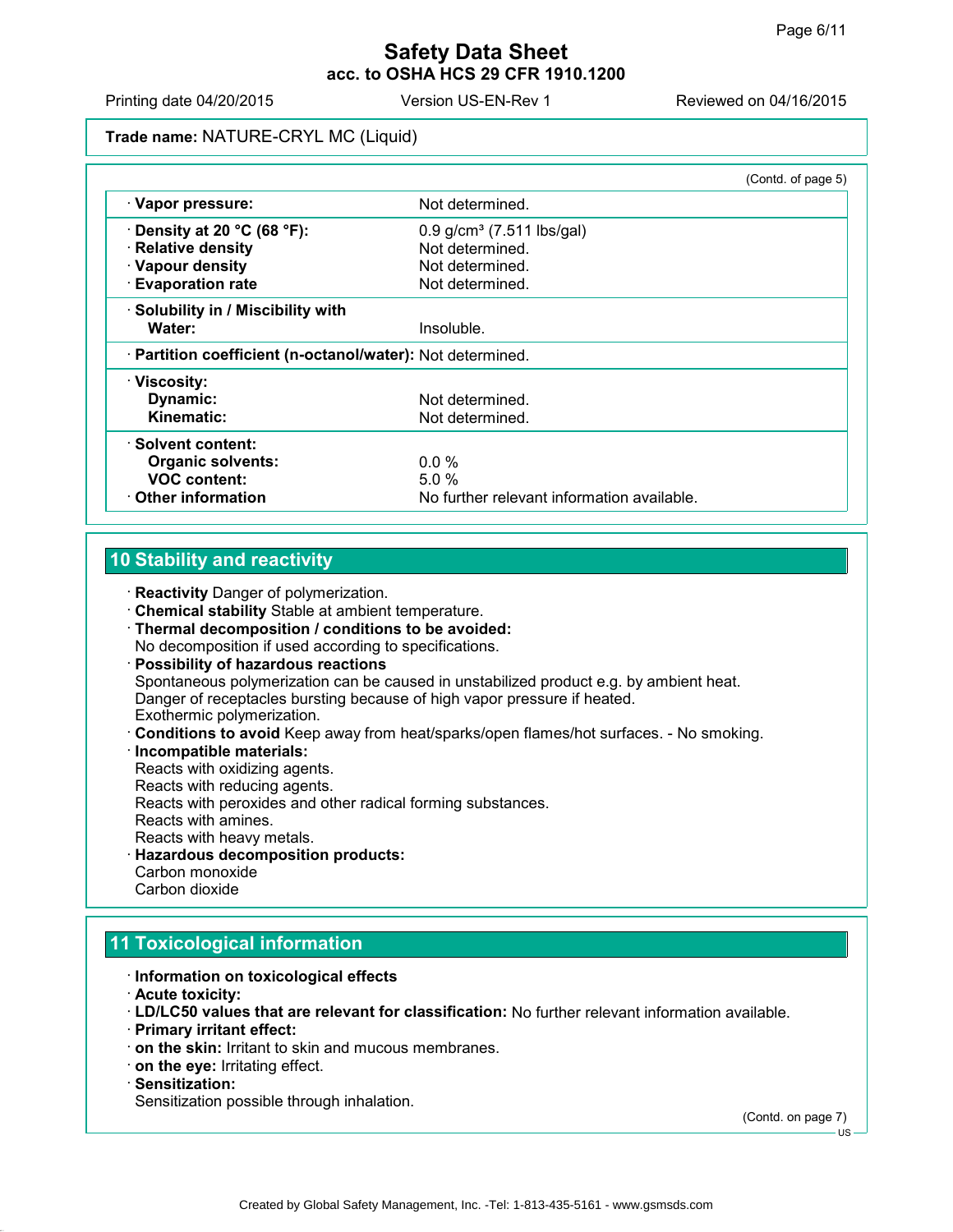Printing date 04/20/2015 Version US-EN-Rev 1 Reviewed on 04/16/2015

#### **Trade name:** NATURE-CRYL MC (Liquid)

(Contd. of page 6) Sensitization possible through skin contact. **Additional toxicological information:** The product shows the following dangers according to internally approved calculation methods for preparations: **Irritant Carcinogenic categories IARC (International Agency for Research on Cancer)** methyl methacrylate (MMA) 33 **NTP (National Toxicology Program)** None of the ingredients is listed. **OSHA-Ca (Occupational Safety & Health Administration)** None of the ingredients is listed. **Carcinogenic categories' legend:** IARC Group 1: The agent is carcinogenic to humans. IARC Group 2A: The agent is probably carcinogenic to humans. IARC Group 2B: The agent is possibly carcinogenic to humans.

IARC Group 3: The agent is not classifiable as to its carcinogenicity to humans.

IARC Group 4: The agent is probably not carcinogenic to humans.

NTP K: Known to be human carcinogen.

NTP R: Reasonably anticipated to be human carcinogen.

#### **12 Ecological information**

**Toxicity**

**Aquatic toxicity:** No further relevant information available.

- **Persistence and degradability** No further relevant information available.
- **Behavior in environmental systems:**
- **Bioaccumulative potential** No further relevant information available.
- **Mobility in soil** No further relevant information available.
- **Additional ecological information:**
- **General notes:** Not known to be hazardous to water.
- **Results of PBT and vPvB assessment**
- **PBT:** Not applicable.
- **vPvB:** Not applicable.
- **Other adverse effects** No further relevant information available.

#### **13 Disposal considerations**

#### **Waste treatment methods**

**Recommendation:**

Must not be disposed of together with household garbage. Do not allow product to reach sewage system.

- **Uncleaned packagings:**
- **Recommendation:** Disposal must be made according to official regulations.

(Contd. on page 8)

US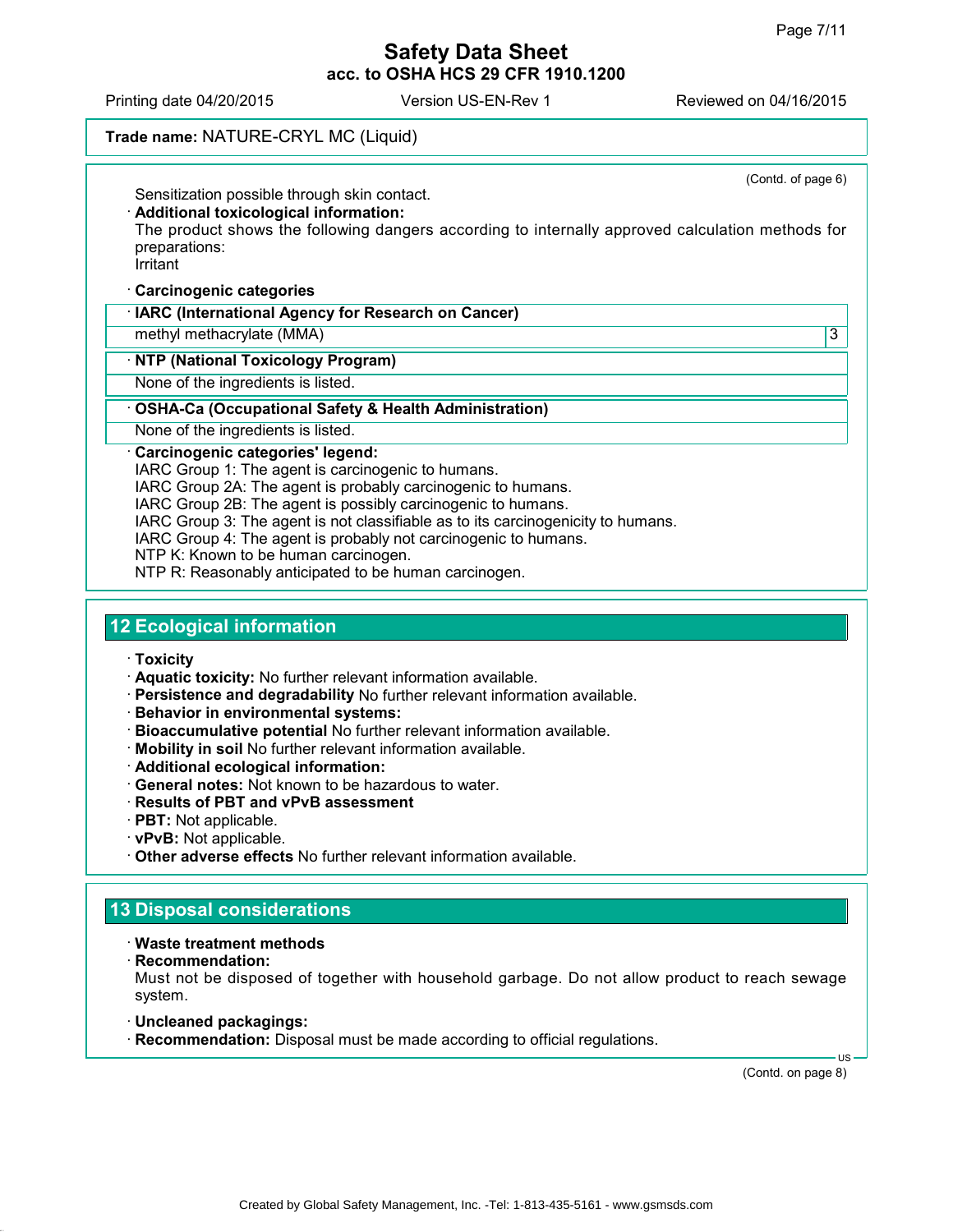Printing date 04/20/2015 Version US-EN-Rev 1 Reviewed on 04/16/2015

#### **Trade name:** NATURE-CRYL MC (Liquid)

(Contd. of page 7)

| · UN-Number<br>· DOT, ADR, IMDG, IATA                                        | <b>UN1247</b>                                                                                                                                                    |
|------------------------------------------------------------------------------|------------------------------------------------------------------------------------------------------------------------------------------------------------------|
| · UN proper shipping name<br>$\cdot$ DOT<br>$\cdot$ ADR<br>· IMDG, IATA      | Methyl methacrylate monomer, stabilized solution<br>1247 Methyl methacrylate monomer, stabilized solution<br>METHYL METHACRYLATE MONOMER, STABILIZED<br>solution |
| · Transport hazard class(es)                                                 |                                                                                                                                                                  |
| $\cdot$ DOT                                                                  |                                                                                                                                                                  |
| · Class<br>· Label                                                           | 3 Flammable liquids<br>3                                                                                                                                         |
| $\cdot$ ADR                                                                  |                                                                                                                                                                  |
|                                                                              |                                                                                                                                                                  |
| · Class<br>· Label                                                           | 3 (F1) Flammable liquids<br>3                                                                                                                                    |
| · IMDG, IATA                                                                 |                                                                                                                                                                  |
| · Class<br>· Label                                                           | 3 Flammable liquids<br>3                                                                                                                                         |
| · Packing group<br>DOT, ADR, IMDG, IATA                                      | $\mathbf{I}$                                                                                                                                                     |
| · Environmental hazards:<br>· Marine pollutant:                              | No                                                                                                                                                               |
| · Special precautions for user<br>· Danger code (Kemler):<br>· EMS Number:   | Warning: Flammable liquids<br>339<br>$F-E$ , S-D                                                                                                                 |
| · Transport in bulk according to Annex II of<br>MARPOL73/78 and the IBC Code | Not applicable.                                                                                                                                                  |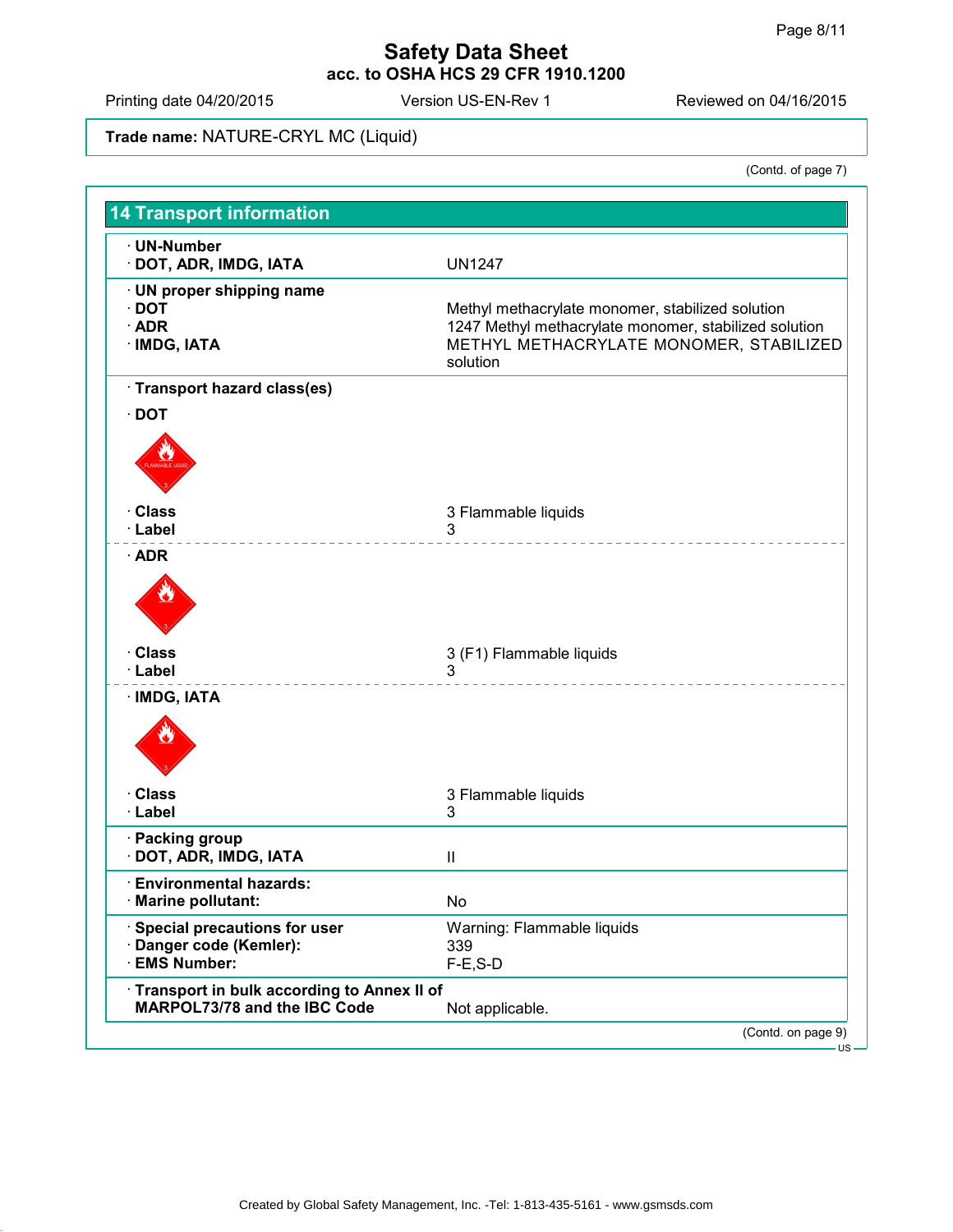Printing date 04/20/2015 Version US-EN-Rev 1 Reviewed on 04/16/2015

**Trade name:** NATURE-CRYL MC (Liquid)

| (Contd. of page 8)                                                                                              |
|-----------------------------------------------------------------------------------------------------------------|
|                                                                                                                 |
| Code: E2                                                                                                        |
| Maximum net quantity per inner packaging: 30 ml<br>Maximum net quantity per outer packaging: 500 ml             |
|                                                                                                                 |
| 1L                                                                                                              |
| Code: E2<br>Maximum net quantity per inner packaging: 30 ml<br>Maximum net quantity per outer packaging: 500 ml |
| UN1247, Methyl methacrylate monomer, stabilized<br>solution, 3, II                                              |
|                                                                                                                 |

#### **15 Regulatory information**

 **Safety, health and environmental regulations/legislation specific for the substance or mixture SARA (Superfund Amendments and Reauthorization Act)**

**Section 355 (extremely hazardous substances):**

None of the ingredient is listed.

**Section 313 (Specific toxic chemical listings):**

methyl methacrylate (MMA)

**TSCA (Toxic Substances Control Act):**

All ingredients are listed.

**Carcinogenic categories**

**EPA (Environmental Protection Agency)**

methyl methacrylate (MMA) E, NL

**TLV (Threshold Limit Value established by ACGIH)**

methyl methacrylate (MMA) and the contract of the contract of the contract of the contract of the contract of the contract of the contract of the contract of the contract of the contract of the contract of the contract of

**NIOSH-Ca (National Institute for Occupational Safety and Health)**

None of the ingredients is listed.

#### **GHS label elements**

The product is classified and labeled according to the Globally Harmonized System (GHS). **Hazard pictograms**



**Signal word** Danger

- **Hazard-determining components of labeling:** methyl methacrylate (MMA) dimethacrylate\*\*
- **Hazard statements** Highly flammable liquid and vapor.

(Contd. on page 10)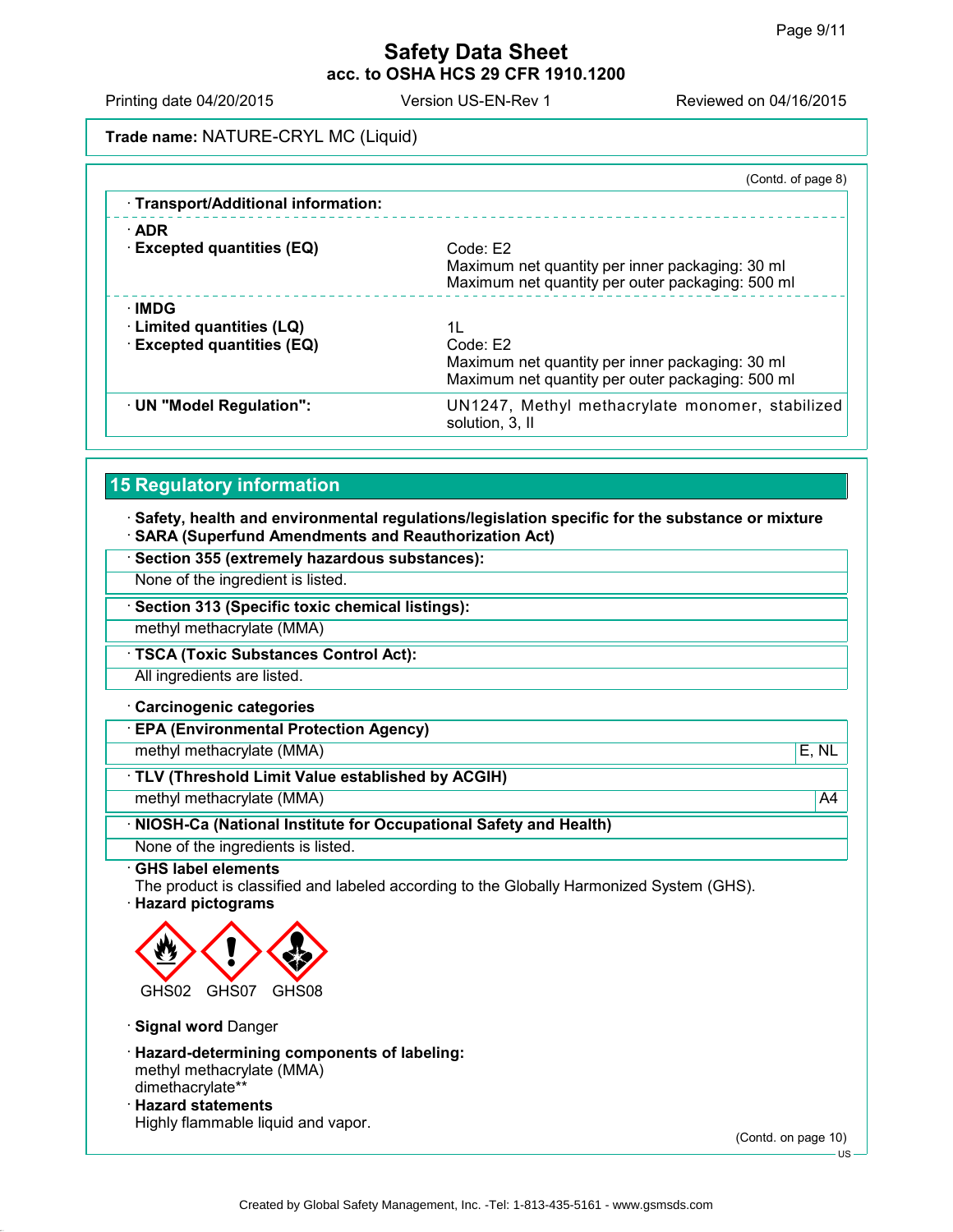(Contd. of page 9)

#### **Safety Data Sheet acc. to OSHA HCS 29 CFR 1910.1200**

Printing date 04/20/2015 Version US-EN-Rev 1 Reviewed on 04/16/2015

#### **Trade name:** NATURE-CRYL MC (Liquid)

Harmful if swallowed, in contact with skin or if inhaled. Causes skin and eye irritation. May cause allergy or asthma symptoms or breathing difficulties if inhaled. May cause an allergic skin reaction. May cause respiratory irritation. **Precautionary statements** Keep away from heat/sparks/open flames/hot surfaces. - No smoking. Wear protective gloves / eye protection / face protection. If on skin (or hair): Take off immediately all contaminated clothing. Rinse skin with water/shower. If in eyes: Rinse cautiously with water for several minutes. Remove contact lenses, if present and easy to do. Continue rinsing. Store locked up. Dispose of contents/container in accordance with local/regional/national/international regulations. **Chemical safety assessment:** A Chemical Safety Assessment has not been carried out. **16 Other information Department issuing SDS:** Regulatory Affairs **Contact:** Regulatory Affairs Telephone No. +1 (708) 597-0900 sds@gcamerica.com **Date of preparation / last revision** 04/20/2015 / - **Abbreviations and acronyms:** GHS: Globally Harmonized System of Classification and Labelling of Chemicals HCS: Hazard Communication Standard (USA) MSDS: Material Safety Data Sheet SDS: Safety Data Sheet ECHA: European Chemicals Agency OSHA: Occupational Safety and Health Administration (USA) ADR: Accord européen sur le transport des marchandises dangereuses par Route (European Agreement concerning the International Carriage of Dangerous Goods by Road) IMDG: International Maritime Code for Dangerous Goods DOT: US Department of Transportation IATA: International Air Transport Association ACGIH: American Conference of Governmental Industrial Hygienists CAS: Chemical Abstracts Service (division of the American Chemical Society) NFPA: National Fire Protection Association (USA) HMIS: Hazardous Materials Identification System (USA) VOC: Volatile Organic Compounds (USA, EU) LC50: Lethal concentration, 50 percent LD50: Lethal dose, 50 percent PBT: Persistent, Bioaccumulative and Toxic vPvB: very Persistent and very Bioaccumulative Flam. Liq. 2: Flammable liquids, Hazard Category 2 Acute Tox. 4: Acute toxicity, Hazard Category 4 Skin Irrit. 2: Skin corrosion/irritation, Hazard Category 2 Eye Irrit. 2B: Serious eye damage/eye irritation, Hazard Category 2B Resp. Sens. 1: Sensitisation - Respirat., Hazard Category 1 Skin Sens. 1: Sensitisation - Skin, Hazard Category 1 STOT SE 3: Specific target organ toxicity - Single exposure, Hazard Category 3 **Sources** • Manufacturers' MSDSs/SDSs • OSHA (https://www.osha.gov/dts/chemicalsampling/toc/chmcas.html) • TOXNET (http://toxnet.nlm.nih.gov/) • ECHA (http://echa.europa.eu/) • EnviChem (www.echemportal.org) (Contd. on page 11) US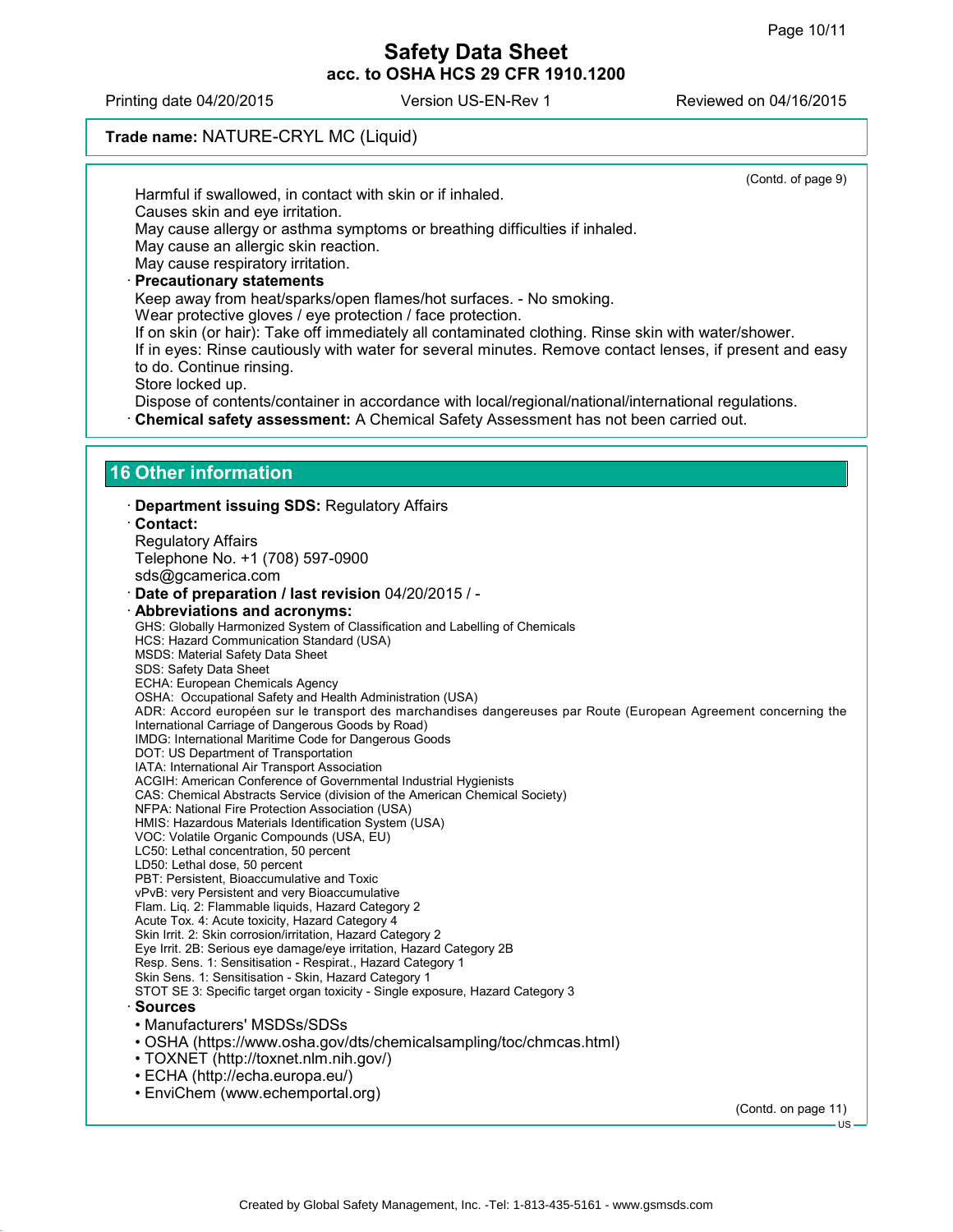Printing date 04/20/2015 Version US-EN-Rev 1 Reviewed on 04/16/2015

#### **Trade name:** NATURE-CRYL MC (Liquid)

(Contd. of page 10)

US

#### **Notes:**

CAS Registry Number is a Registered Trademark of the American Chemical Society. CHEMTREC® is a registered service mark of the American Chemistry Council, Inc.

**\* Data compared to the previous version altered.** This version replaces all previous versions.

#### **Disclaimer:**

The information contained herein is believed to be true and accurate. However, all statements, recommendations or suggestions are made without any guarantee, representation or warranty, express or implied, on our part. Therefore, no warranty is made or to be implied that the information set out in this document is accurate or complete, and we accordingly exclude all liability in connection with the use of this information or the products referred to herein. All such risks are assumed by the purchaser/user. The information contained herein is also subject to change without notice. For the avoidance of doubt, however, nothing in this document excludes or limits our liability for death or personal injury caused by our negligence or for fraudulent misrepresentation.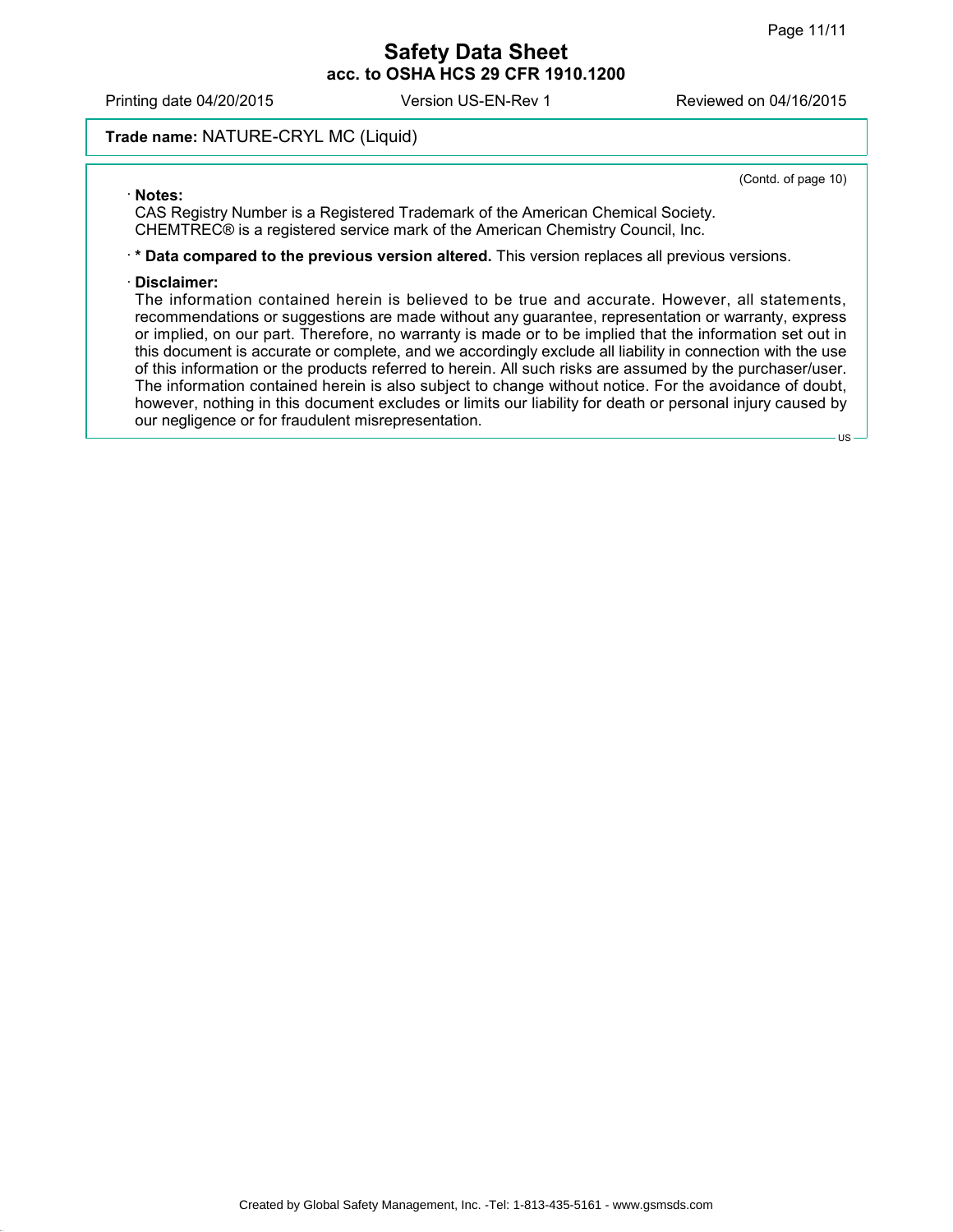

Printing date 03/13/2018 <br>
Version CA-EN-Rev 1 Reviewed on 01/09/2018

- **1 Identification**
- · **Product identifier**
- · **Trade name:** NATURE-CRYL MC (Liquid)
- · **Application of the substance / the mixture** Manufacture of dental prothesis
- · **Details of the supplier of the safety data sheet**
- · **Manufacturer/Supplier:** GC America Inc. 3737 W. 127th Street Alsip, IL 60803 USA

sds@gcamerica.com

- · **Information department:** Regulatory Affairs
- · **Emergency telephone number:** During normal opening times (Mon.-Fri. 8:00 AM-5:00 PM CST): +1 (708) 597-0900 Transportation (CHEMTREC®) Emergency Telephone No. +1 (800) 424-9300

#### **2 Hazard identification**

#### · **Classification of the substance or mixture**

Flammable Liquids - Category 2 H225 Highly flammable liquid and vapour. Skin Irritation - Category 2 **H315** Causes skin irritation. Skin Sensitizer - Category 1 **H317** May cause an allergic skin reaction. Specific Target Organ Toxicity - Single Exposure - Category 3 Aquatic Acute 3 **H402** Harmful to aquatic life.

- 
- 
- 
- H335 May cause respiratory irritation.
- 
- Aquatic Chronic 3 **H412 Harmful to aquatic life with long lasting** effects.

#### · **Additional information:**

The information provided is in regards to the toxicity and hazard rating(s) of the individual component(s) in the formulation. The associated risk(s) depends on the route(s) of exposure. The hazard rating system is based entirely on the existence of the risk(s) and does not take into account the likelihood of reduced risk(s) through proper usage and handling.

#### · **Label elements**

#### · **GHS label elements**

The product is classified and labeled according to the Globally Harmonized System (GHS). · **Hazard pictograms**



· **Signal word** Danger

· **Hazard-determining components of labeling:** methyl methacrylate (MMA) dimethacrylate\*\*

(Contd. on page 2)

 $CA$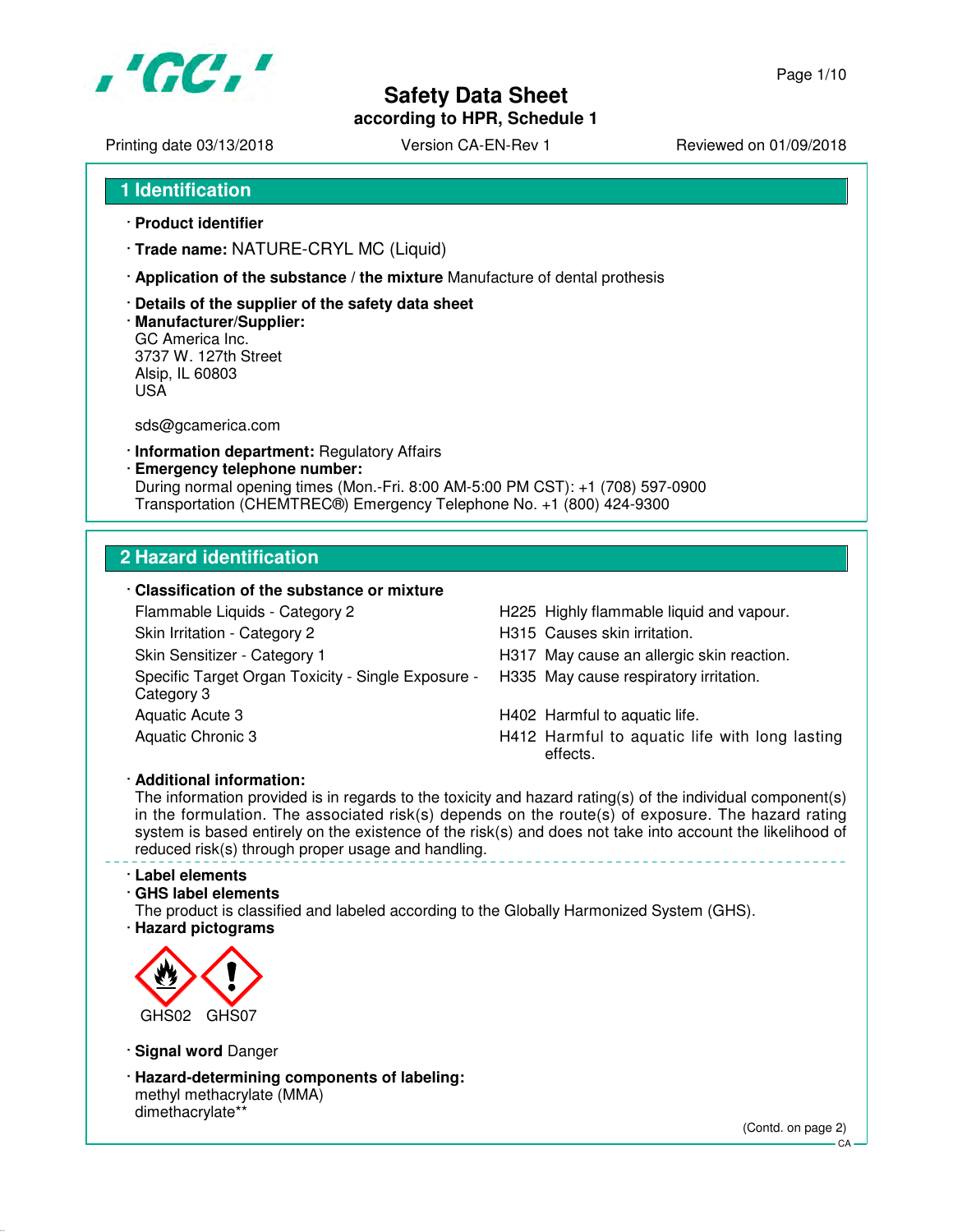Printing date 03/13/2018 Version CA-EN-Rev 1 Reviewed on 01/09/2018

#### **Trade name:** NATURE-CRYL MC (Liquid)

(Contd. of page 1)



#### **3 Composition/Information on ingredients**

· **Chemical characterization: Mixtures**

· **Description:** Mixture of the substances listed below with nonhazardous additions.

| · Dangerous components: |                                        |               |  |
|-------------------------|----------------------------------------|---------------|--|
|                         | CAS: 80-62-6 methyl methacrylate (MMA) | 60 - 100% w/w |  |
|                         | dimethacrylate**                       | 1 - 5% w/w    |  |
|                         | activator**                            | ≤ 1% w/w      |  |
| - - -- -                |                                        |               |  |

#### · **Additional information:**

If a substance is marked with \*\*, then substance is a trade secret. This is allowed under OSHA's Hazard Communication Standard (HCS) as a trade secret and under GHS as Confidential Business Information (CBI).

#### **4 First aid measures**

#### · **Description of first aid measures**

#### · **General information:**

Immediately remove any clothing soiled by the product.

Symptoms of poisoning may even occur after several hours; therefore medical observation for at least 48 hours after the accident.

If symptoms persist consult doctor.

#### · **After inhalation:**

Supply fresh air; consult doctor in case of complaints.

(Contd. on page 3)

 $\cap$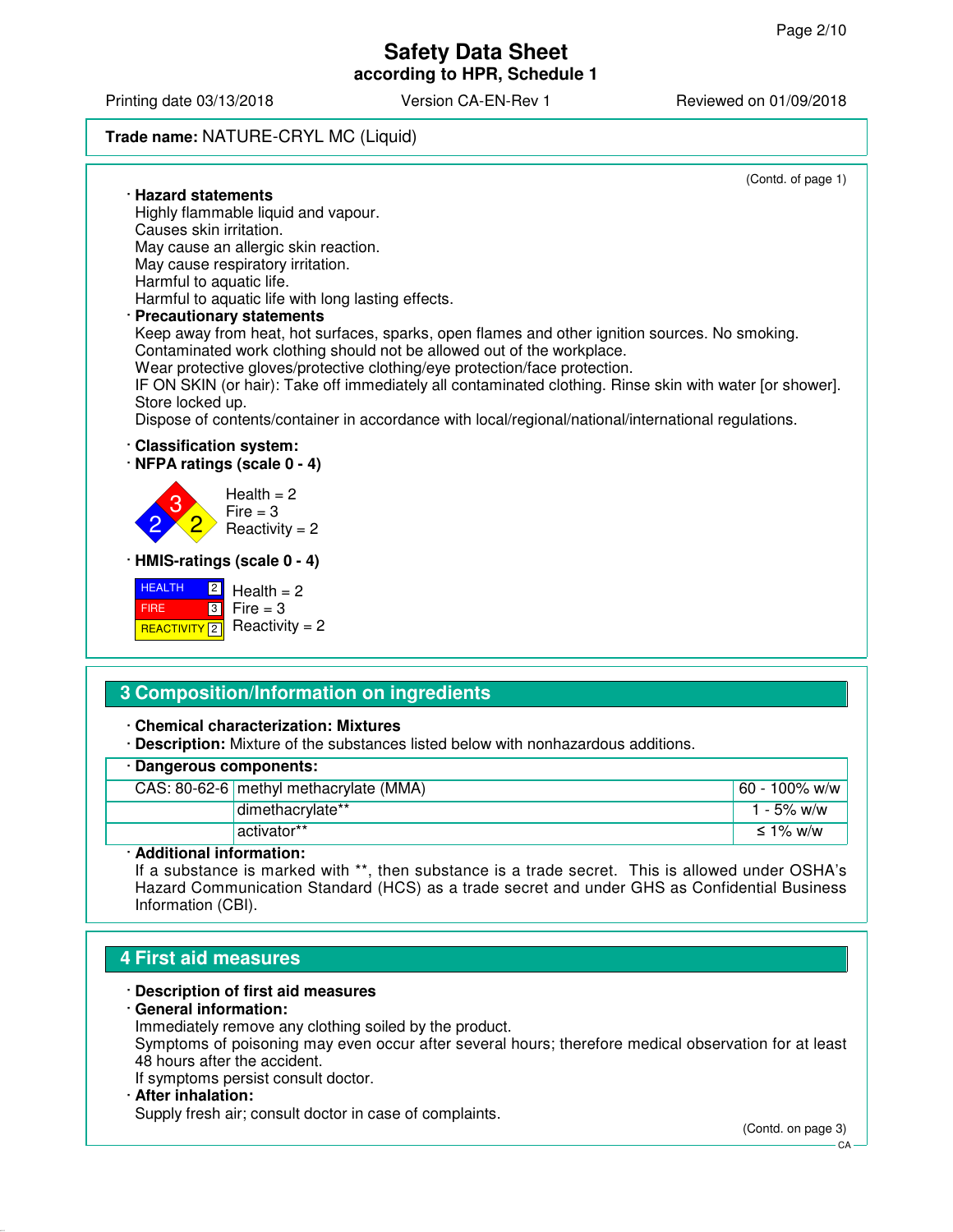Printing date 03/13/2018 Version CA-EN-Rev 1 Reviewed on 01/09/2018

#### **Trade name:** NATURE-CRYL MC (Liquid)

| In case of unconsciousness place patient stably in side position for transportation.<br>· After skin contact:<br>Immediately wash with water and soap and rinse thoroughly.<br>Seek medical treatment.<br>· After eye contact:<br>Protect unharmed eye.<br>Rinse opened eye for several minutes under running water.<br>If symptoms persist consult doctor.<br>· After swallowing:<br>Rinse out mouth and then drink plenty of water.<br>If symptoms persist consult doctor.<br>· Information for doctor:<br>· Most important symptoms and effects, both acute and delayed Allergic reactions<br>· Indication of any immediate medical attention and special treatment needed<br>No further relevant information available. | (Contd. of page 2) |
|-----------------------------------------------------------------------------------------------------------------------------------------------------------------------------------------------------------------------------------------------------------------------------------------------------------------------------------------------------------------------------------------------------------------------------------------------------------------------------------------------------------------------------------------------------------------------------------------------------------------------------------------------------------------------------------------------------------------------------|--------------------|
|                                                                                                                                                                                                                                                                                                                                                                                                                                                                                                                                                                                                                                                                                                                             |                    |
| <b>5 Firefighting measures</b>                                                                                                                                                                                                                                                                                                                                                                                                                                                                                                                                                                                                                                                                                              |                    |
| · Extinguishing media<br>· Suitable extinguishing agents: CO2, sand, extinguishing powder. Do not use water.<br>· For safety reasons unsuitable extinguishing agents: Water<br>· Special hazards arising from the substance or mixture<br>In case of fire, the following can be released:<br>Carbon monoxide and carbon dioxide<br>· Advice for firefighters<br>· Protective equipment:<br>Mouth respiratory protective device.<br>Wear self-contained respiratory protective device.<br>· Additional information<br>Dispose of fire debris and contaminated fire fighting water in accordance with official regulations.                                                                                                   |                    |
| <b>6 Accidental release measures</b>                                                                                                                                                                                                                                                                                                                                                                                                                                                                                                                                                                                                                                                                                        |                    |
| · Personal precautions, protective equipment and emergency procedures<br>Remove persons from danger area.<br>Keep away from ignition sources<br>Avoid contact with the eyes and skin.<br>Wear protective clothing.<br><b>Environmental precautions:</b><br>Do not allow product to reach sewage system or any water course.<br>Do not allow to penetrate the ground/soil.<br>· Methods and material for containment and cleaning up:<br>Ensure adequate ventilation.<br>Absorb liquid components with liquid-binding material.<br>Dispose of the collected material according to regulations.                                                                                                                               |                    |

· **Reference to other sections** See Section 7 for information on safe handling. See Section 8 for information on personal protection equipment. See Section 13 for disposal information.

(Contd. on page 4)

CA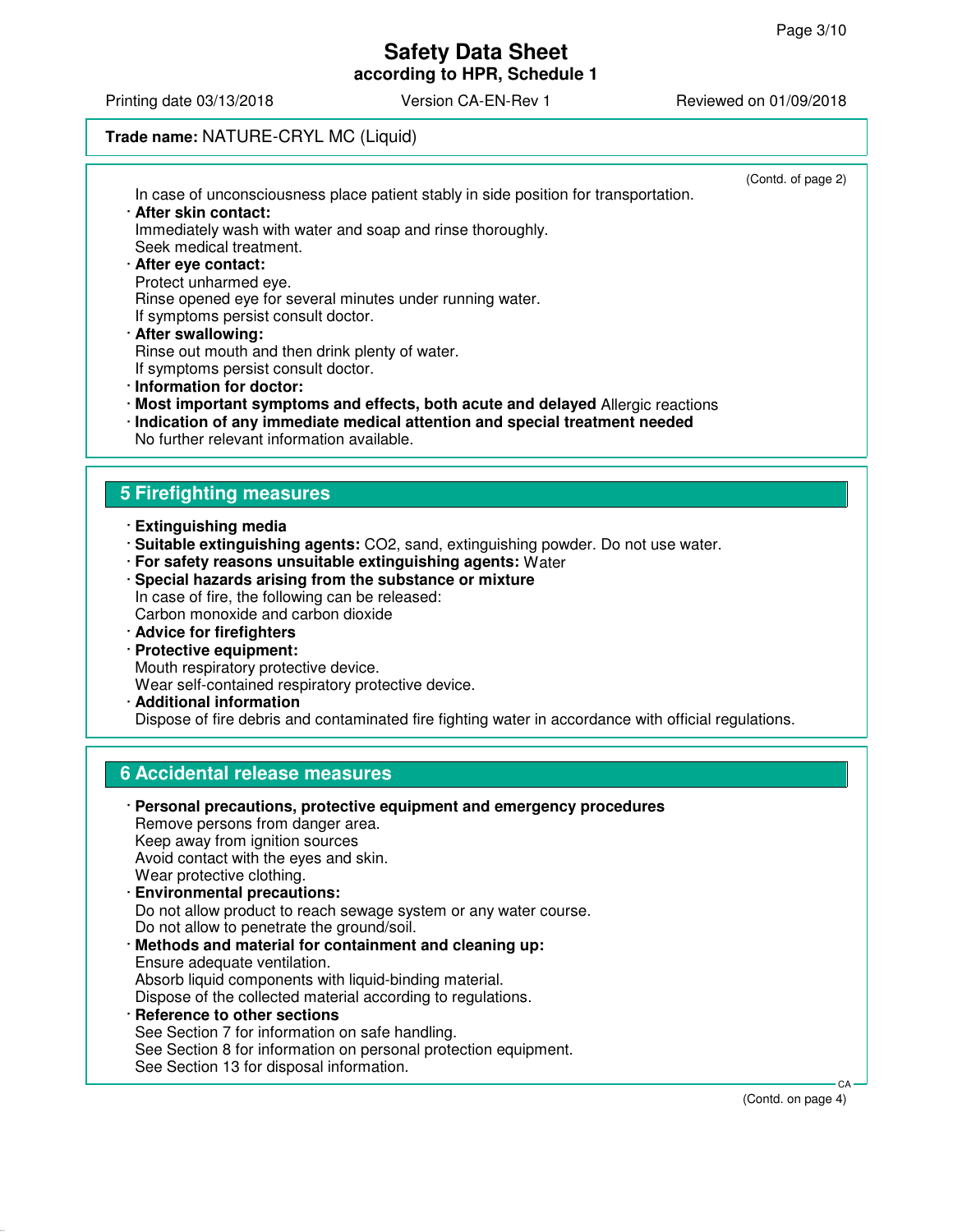# **Safety Data Sheet**<br>according to HPR, Schedule 1 **according to HPR, Schedule 1 Safety Data Sheet** Version CA-EN-Rev 1

Printing date 03/13/2018 Reviewed on 01/09/2018 Version CA-EN-Rev 1 Printing date 03/13/2018

Reviewed on 01/09/2018

| $\overline{\phantom{0}}$ |
|--------------------------|
|                          |
| č<br>;<br>י<br>.<br>.    |
| l<br>!<br>!<br>Į         |
|                          |
|                          |
|                          |
|                          |
|                          |

| Trade name: NATURE-CRYL MC (Liquid)                                                                                                                                                                                                                                                                                                                                                                                                                                                                                                                                                                                                                                                                                                                                                                                                                                                                                                                                                                                                                                                                                   |
|-----------------------------------------------------------------------------------------------------------------------------------------------------------------------------------------------------------------------------------------------------------------------------------------------------------------------------------------------------------------------------------------------------------------------------------------------------------------------------------------------------------------------------------------------------------------------------------------------------------------------------------------------------------------------------------------------------------------------------------------------------------------------------------------------------------------------------------------------------------------------------------------------------------------------------------------------------------------------------------------------------------------------------------------------------------------------------------------------------------------------|
| ၐ<br>(Contd. of page                                                                                                                                                                                                                                                                                                                                                                                                                                                                                                                                                                                                                                                                                                                                                                                                                                                                                                                                                                                                                                                                                                  |
| 7 Handling and storage                                                                                                                                                                                                                                                                                                                                                                                                                                                                                                                                                                                                                                                                                                                                                                                                                                                                                                                                                                                                                                                                                                |
| Information about storage in one common storage facility: Store away from foodstuffs.<br>Conditions for safe storage, including any incompatibilities<br>Information about protection against explosions and fires:<br>Specific end use(s) No further relevant information available.<br>Do not spray on a naked flame or any incandescent material.<br>Requirements to be met by storerooms and receptacles:<br>Store in cool, dry conditions in well sealed receptacles.<br>Ensure good ventilation/exhaustion at the workplace.<br>Further information about storage conditions:<br>Keep ignition sources away - Do not smoke.<br>Store only in unopened original receptacles.<br>Observe instructions for use / storage.<br>Avoid contact with the eyes and skin.<br>Protect against electrostatic charges.<br>Protect from heat and direct sunlight.<br>Do not inhale dust / smoke / mist.<br>Precautions for safe handling<br>Keep receptacle tightly sealed.<br>Prevent formation of aerosols.<br>Observe instructions for use.<br>Store in a cool location.<br>Store in a cool place<br>Handling:<br>Storage: |
| Exposure controls/ Personal protection<br>$\infty$                                                                                                                                                                                                                                                                                                                                                                                                                                                                                                                                                                                                                                                                                                                                                                                                                                                                                                                                                                                                                                                                    |
| The product does not contain any relevant quantities of materials with critical values that have to be<br>Additional information about design of technical systems: No further data; see item 7.<br>Additional information: The lists that were valid during the creation were used as basis.<br>The usual precautionary measures for handling chemicals should be followed.<br>Components with limit values that require monitoring at the workplace:<br>Immediately remove all soiled and contaminated clothing.<br>Wash hands before breaks and at the end of work.<br>Keep away from foodstuffs, beverages and feed<br>General protective and hygienic measures:<br>Avoid contact with the eyes and skin.<br>Personal protective equipment:<br>monitored at the workplace.<br>Control parameters<br>Exposure controls                                                                                                                                                                                                                                                                                             |
| Breathing equipment:                                                                                                                                                                                                                                                                                                                                                                                                                                                                                                                                                                                                                                                                                                                                                                                                                                                                                                                                                                                                                                                                                                  |



Suitable respiratory protective device recommended. Suitable respiratory protective device recommended.

(Contd. on page 5)  $(Contd. on page 5)$ <br> $CA$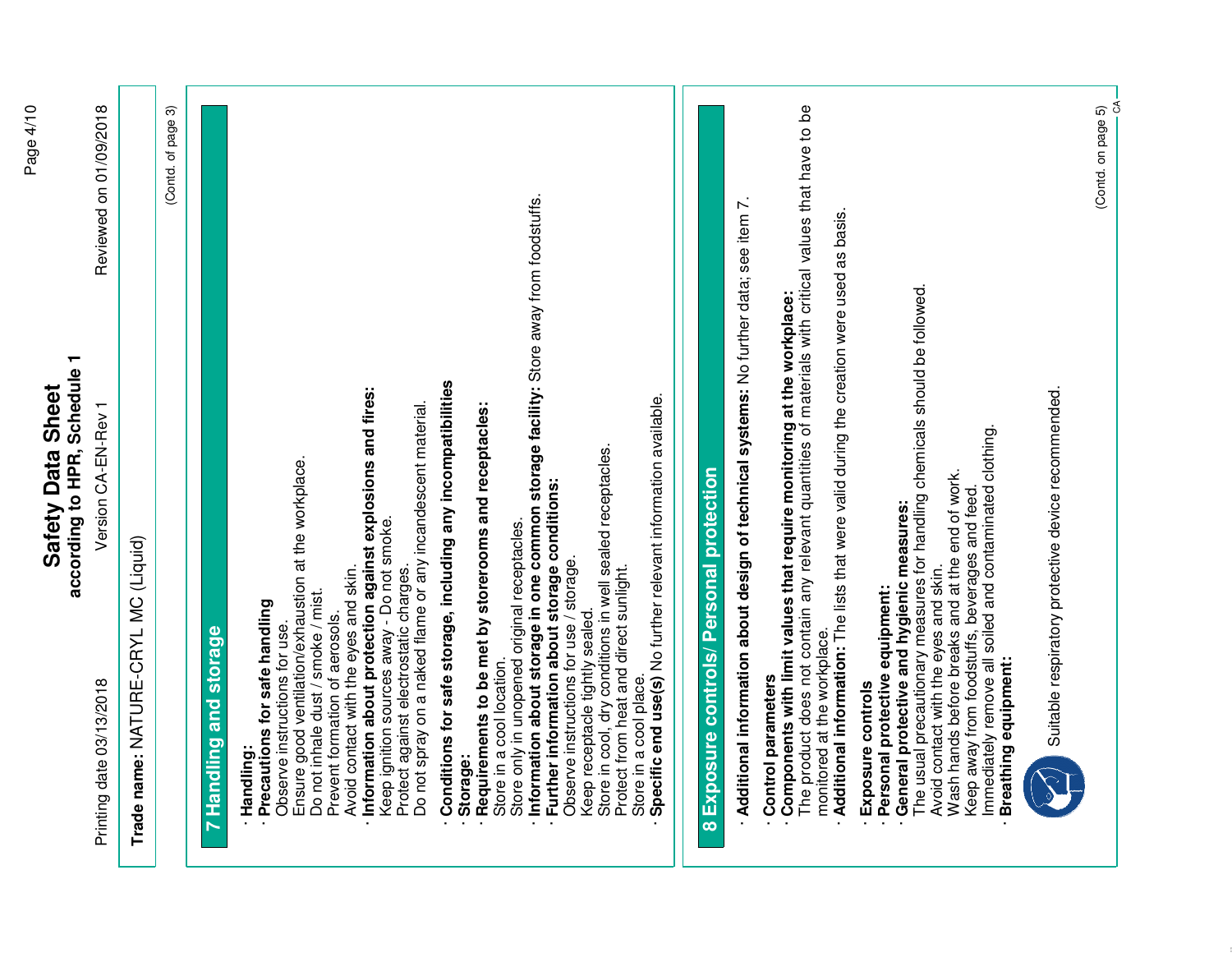# according to HPR, Schedule 1 **according to HPR, Schedule 1 Safety Data Sheet Safety Data Sheet**

Version CA-EN-Rev 1

Printing date 03/13/2018 Reviewed on 01/09/2018 Version CA-EN-Rev 1 Printing date 03/13/2018

Reviewed on 01/09/2018

(Contd. of page 4)

(Contd. of page 4)

Trade name: NATURE-CRYL MC (Liquid) **Trade name:** NATURE-CRYL MC (Liquid)

- Protection of hands: · **Protection of hands:**



Protective gloves Protective gloves

# · **Material of gloves**

The selection of the suitable gloves does not only depend on the material, but also on further marks of quality and varies from manufacturer to manufacturer. As the product is a preparation of several substances, the resistance of the glove material can not be calculated in advance and has therefore to be checked prior to the application. **Protective gloves**<br> **Material of gloves**<br>
The selection of the suitable gloves does not only depend on the material, but also on further marks of<br>
quality and varies from manufacturer to manufacturer. As the product is a

Penetration time of glove material · **Penetration time of glove material**

The exact break through time has to be found out by the manufacturer of the protective gloves and has The exact break through time has to be found out by the manufacturer of the protective gloves and has to be observed. to be observed

- Eye protection: · **Eye protection:**
- Manufacturing sites: Manufacturing sites:
- Wear safety glasses with side shields (or goggles).<br>Distribution, Workplace, and Household Settings:<br>No special protective equipment required Wear safety glasses with side shields (or goggles).
	- Distribution, Workplace, and Household Settings: No special protective equipment required

# 9 Physical and chemical properties **9 Physical and chemical properties**

- Information on basic physical and chemical properties · **Information on basic physical and chemical properties**
	- **General Information** · **General Information**
		- -

| Odor threshold:<br>: Jopo.                                                          | Not determined.<br>Methacrviic                                                                                                    |
|-------------------------------------------------------------------------------------|-----------------------------------------------------------------------------------------------------------------------------------|
| : pH-value:                                                                         | Not determined.                                                                                                                   |
| Melting point/Melting range:<br>Boiling point/Boiling range:<br>Change in condition | Undetermined.<br>ပ္ပစ္ပ                                                                                                           |
| - Flash point:                                                                      | ე<br>2<br>12                                                                                                                      |
| · Flammability (solid, gaseous):                                                    | Not applicable.                                                                                                                   |
| Ignition temperature:                                                               | Undetermined.                                                                                                                     |
| - Decomposition temperature:                                                        | Not determined.                                                                                                                   |
| Auto igniting:                                                                      | Product is not self-igniting.                                                                                                     |
| Danger of explosion:                                                                | Product is not explosive. However, formation of explosive air/<br>Heating may cause an explosion.<br>vapor mixtures are possible. |
| Explosion limits:<br>Lower:<br>Upper:                                               | 12.5 Vol %<br>2.1 Vol %                                                                                                           |
| Vapor pressure:                                                                     | Not determined.                                                                                                                   |
| Density at 20 °C:                                                                   | $0.9$ g/cm $^3$                                                                                                                   |

(Contd. on page 6)

(Contd. on page 6)

 $\delta$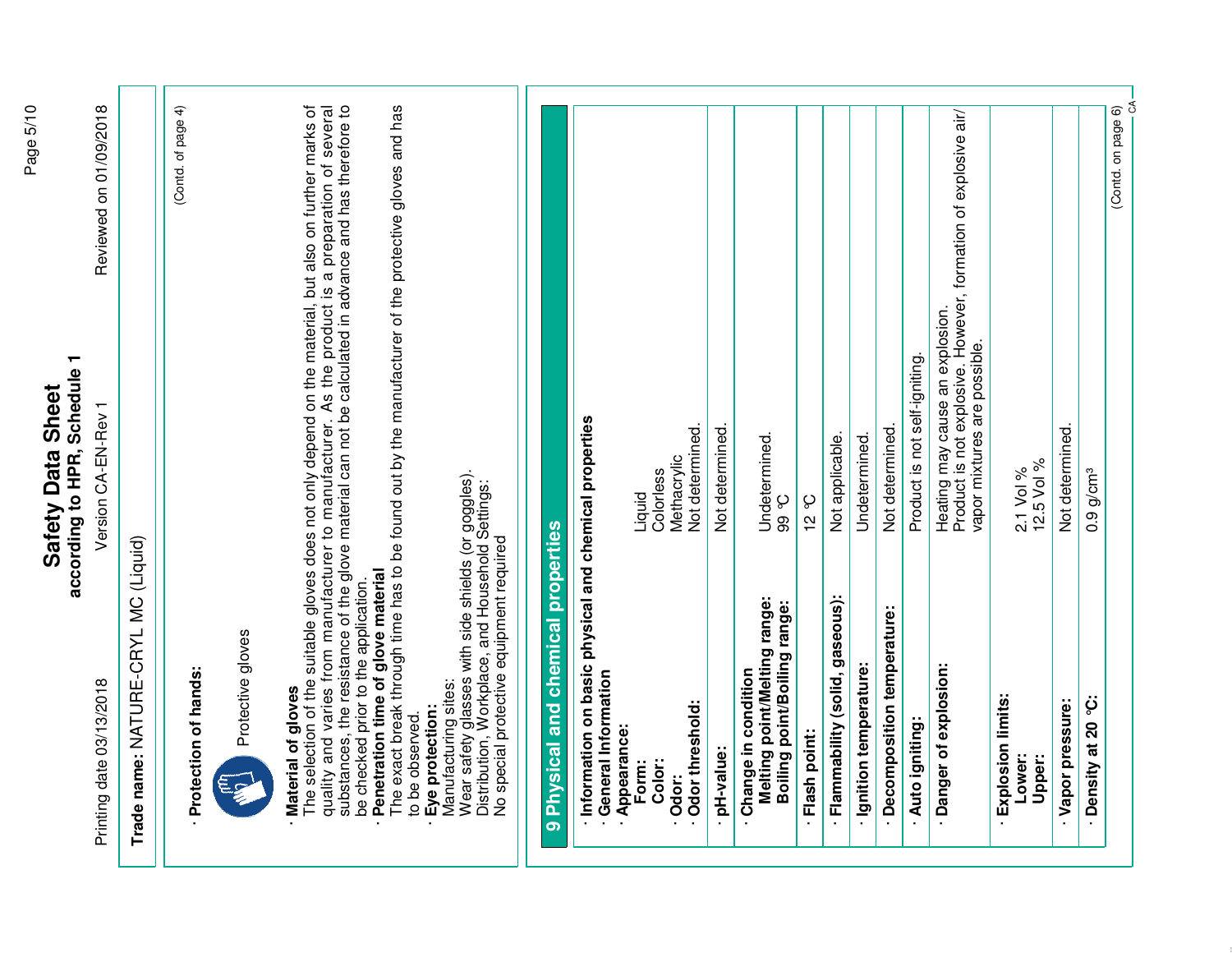Printing date 03/13/2018 **Version CA-EN-Rev 1** Reviewed on 01/09/2018

**Trade name:** NATURE-CRYL MC (Liquid)

|                                                            |                                            | (Contd. of page 5) |  |
|------------------------------------------------------------|--------------------------------------------|--------------------|--|
| · Relative density                                         | Not determined.                            |                    |  |
| · Vapor density                                            | Not determined.                            |                    |  |
| · Evaporation rate                                         | Not determined.                            |                    |  |
| · Solubility in / Miscibility with                         |                                            |                    |  |
| Water:                                                     | Insoluble.                                 |                    |  |
| · Partition coefficient (n-octanol/water): Not determined. |                                            |                    |  |
| · Viscosity:                                               |                                            |                    |  |
| Dynamic:                                                   | Not determined.                            |                    |  |
| Kinematic:                                                 | Not determined.                            |                    |  |
| Other information                                          | No further relevant information available. |                    |  |

#### **10 Stability and reactivity**

- · **Reactivity** Danger of polymerization.
- · **Chemical stability** Stable at ambient temperature.
- · **Thermal decomposition / conditions to be avoided:** No decomposition if used according to specifications.
- · **Possibility of hazardous reactions** Spontaneous polymerization can be caused in unstabilized product e.g. by ambient heat. Danger of receptacles bursting because of high vapor pressure if heated. Exothermic polymerization.

#### · **Conditions to avoid** Keep away from heat, hot surfaces, sparks, open flames and other ignition sources. No smoking.

- · **Incompatible materials:** Reacts with oxidizing agents. Reacts with reducing agents. Reacts with peroxides and other radical forming substances. Reacts with amines. Reacts with heavy metals.
- · **Hazardous decomposition products:** Carbon monoxide Carbon dioxide

#### **11 Toxicological information**

- · **Information on toxicological effects**
- · **Acute toxicity:**
- · **LD/LC50 values that are relevant for classification:** No further relevant information available.
- · **Primary irritant effect:**
- · **on the skin:** Irritant to skin and mucous membranes.
- · **on the eye:** No irritating effect.
- · **Sensitization:** Sensitization possible through inhalation. Sensitization possible through skin contact.
- · **Additional toxicological information:** The product shows the following dangers according to internally approved calculation methods for preparations: Irritant

(Contd. on page 7)

CA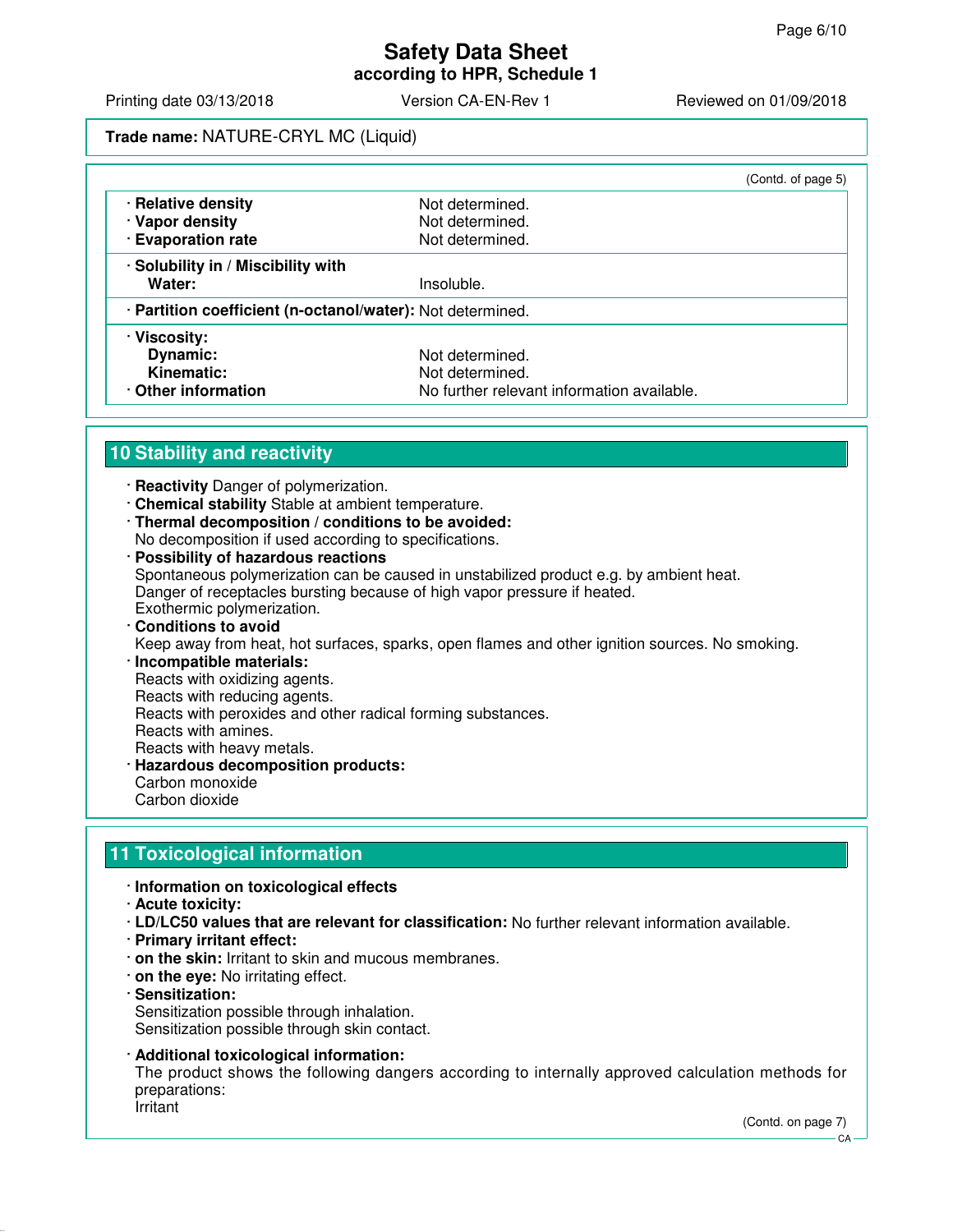## **Safety Data Sheet**

**according to HPR, Schedule 1**

Printing date 03/13/2018 <br>
Version CA-EN-Rev 1 Reviewed on 01/09/2018

#### **Trade name:** NATURE-CRYL MC (Liquid)

|                                                                                  | (Contd. of page 6) |
|----------------------------------------------------------------------------------|--------------------|
| · Carcinogenic categories                                                        |                    |
| · IARC (International Agency for Research on Cancer)                             |                    |
| methyl methacrylate (MMA)                                                        | 3                  |
| · NTP (National Toxicology Program)                                              |                    |
| None of the ingredients is listed.                                               |                    |
| · Carcinogenic categories' legend:                                               |                    |
| IARC Group 1: The agent is carcinogenic to humans.                               |                    |
| IARC Group 2A: The agent is probably carcinogenic to humans.                     |                    |
| IARC Group 2B: The agent is possibly carcinogenic to humans.                     |                    |
| IARC Group 3: The agent is not classifiable as to its carcinogenicity to humans. |                    |
| IARC Group 4: The agent is probably not carcinogenic to humans.                  |                    |
| NTP K: Known to be human carcinogen.                                             |                    |
| NTP R: Reasonably anticipated to be human carcinogen.                            |                    |
| · Repeated dose toxicity. No further relevant information available.             |                    |
| CMR effects (carcinogenity, mutagenicity and toxicity for reproduction)          |                    |
| No further relevant information available.                                       |                    |
| No further relevant information available.                                       |                    |

#### **12 Ecological information**

- · **Toxicity**
- · **Aquatic toxicity:** No further relevant information available.
- · **Persistence and degradability** No further relevant information available.
- · **Behavior in environmental systems:**
- · **Bioaccumulative potential** No further relevant information available.
- · **Mobility in soil** No further relevant information available.
- · **Ecotoxical effects:**
- · **Remark:** Harmful to fish
- · **Additional ecological information:**
- · **General notes:** Harmful to aquatic organisms
- · **Results of PBT and vPvB assessment**
- · **PBT:** Not applicable.
- · **vPvB:** Not applicable.
- · **Other adverse effects** No further relevant information available.

#### **13 Disposal considerations**

· **Uncleaned packagings:**

· **Recommendation:** Disposal must be made according to official regulations.

| · UN-Number               |                                                  |
|---------------------------|--------------------------------------------------|
| · DOT, TDG, IMDG, IATA    | UN1247                                           |
| · UN proper shipping name |                                                  |
| ∙ DOT                     | Methyl methacrylate monomer, stabilized solution |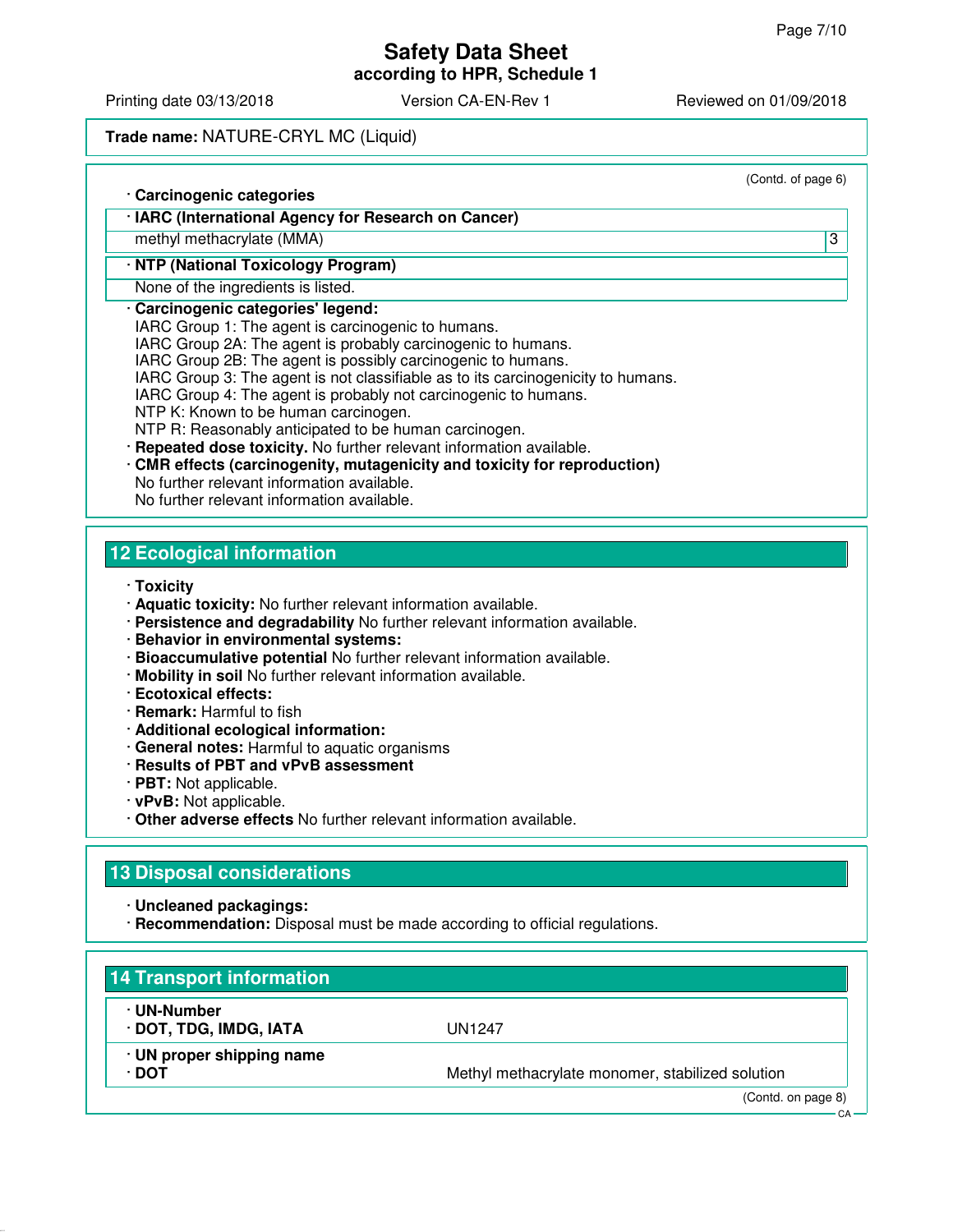## **Safety Data Sheet**

**according to HPR, Schedule 1**

Printing date 03/13/2018 Version CA-EN-Rev 1 Reviewed on 01/09/2018

|  | <b>Trade name:</b> NATURE-CRYL MC (Liquid) |  |
|--|--------------------------------------------|--|
|--|--------------------------------------------|--|

|                                              | (Contd. of page 7)                                                                                              |
|----------------------------------------------|-----------------------------------------------------------------------------------------------------------------|
| $\cdot$ TDG<br>· IMDG, IATA                  | 1247 Methyl methacrylate monomer, stabilized solution<br>METHYL METHACRYLATE MONOMER, STABILIZED<br>solution    |
| · Transport hazard class(es)                 |                                                                                                                 |
| $\cdot$ DOT                                  |                                                                                                                 |
|                                              |                                                                                                                 |
| · Class                                      | 3 Flammable liquids                                                                                             |
| · Label                                      | 3                                                                                                               |
| · TDG (Transport dangerous goods):           |                                                                                                                 |
|                                              |                                                                                                                 |
| · Class                                      | 3 (F1) Flammable liquids                                                                                        |
| · Label                                      | 3                                                                                                               |
| · IMDG, IATA                                 |                                                                                                                 |
| · Class<br>· Label                           | 3 Flammable liquids<br>3                                                                                        |
| · Packing group<br>· DOT, TDG, IMDG, IATA    | $\mathbf{I}$                                                                                                    |
| · Environmental hazards:                     | Not applicable.                                                                                                 |
| · Special precautions for user               | Warning: Flammable liquids                                                                                      |
| · Danger code (Kemler):                      | 339                                                                                                             |
| · EMS Number:<br>· Stowage Category          | $F-E$ , $S-D$<br>В                                                                                              |
| · Stowage Code                               | SW2 Clear of living quarters.                                                                                   |
| · Transport in bulk according to Annex II of |                                                                                                                 |
| <b>MARPOL73/78 and the IBC Code</b>          | Not applicable.                                                                                                 |
| · Transport/Additional information:          |                                                                                                                 |
| $\cdot$ TDG<br>· Excepted quantities (EQ)    | Code: E2<br>Maximum net quantity per inner packaging: 30 ml<br>Maximum net quantity per outer packaging: 500 ml |
| · IMDG<br>· Limited quantities (LQ)          | 1 <sub>L</sub>                                                                                                  |
|                                              | (Contd. on page 9)                                                                                              |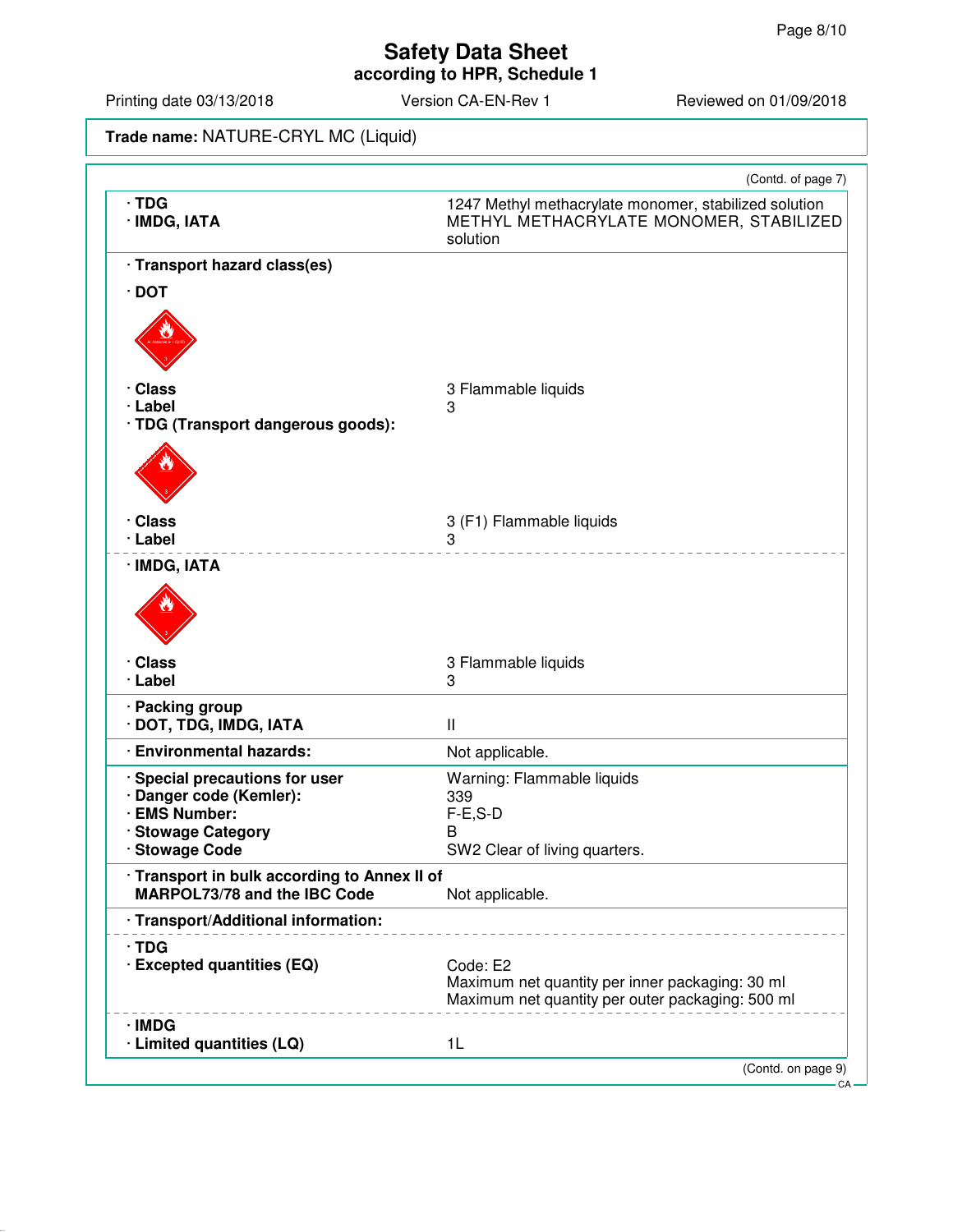# **Safety Data Sheet**

**according to HPR, Schedule 1**

Printing date 03/13/2018 **Version CA-EN-Rev 1** Reviewed on 01/09/2018

**Trade name:** NATURE-CRYL MC (Liquid)

|                                 | (Contd. of page 8)                                                                                              |
|---------------------------------|-----------------------------------------------------------------------------------------------------------------|
| <b>Excepted quantities (EQ)</b> | Code: E2<br>Maximum net quantity per inner packaging: 30 ml<br>Maximum net quantity per outer packaging: 500 ml |
| · UN "Model Regulation":        | UN 1247 METHYL METHACRYLATE MONOMER,<br>STABILIZED SOLUTION, 3, II                                              |

#### **15 Regulatory information**

· **Safety, health and environmental regulations/legislation specific for the substance or mixture** · **SARA (Superfund Amendments and Reauthorization Act)**

· **Section 355 (extremely hazardous substances):**

None of the ingredients is listed.

· **Section 313 (Specific toxic chemical listings):**

methyl methacrylate (MMA)

· **TSCA (Toxic Substances Control Act):**

dimethacrylate\*\*

activator\*\*

· **Canadian substance listings:**

· **Canadian Domestic Substances List (DSL)**

methyl methacrylate (MMA)

dimethacrylate\*\*

stabilizer\*\*

· **Canadian Ingredient Disclosure list (limit 0.1%)**

None of the ingredients is listed.

· **Canadian Ingredient Disclosure list (limit 1%)**

methyl methacrylate (MMA)

#### · **GHS label elements**

The product is classified and labeled according to the Globally Harmonized System (GHS).

· **Hazard pictograms**



· **Signal word** Danger

· **Hazard-determining components of labeling:** methyl methacrylate (MMA) dimethacrylate\*\* · **Hazard statements**

Highly flammable liquid and vapour. Causes skin irritation. May cause an allergic skin reaction. May cause respiratory irritation. Harmful to aquatic life.

(Contd. on page 10)

CA